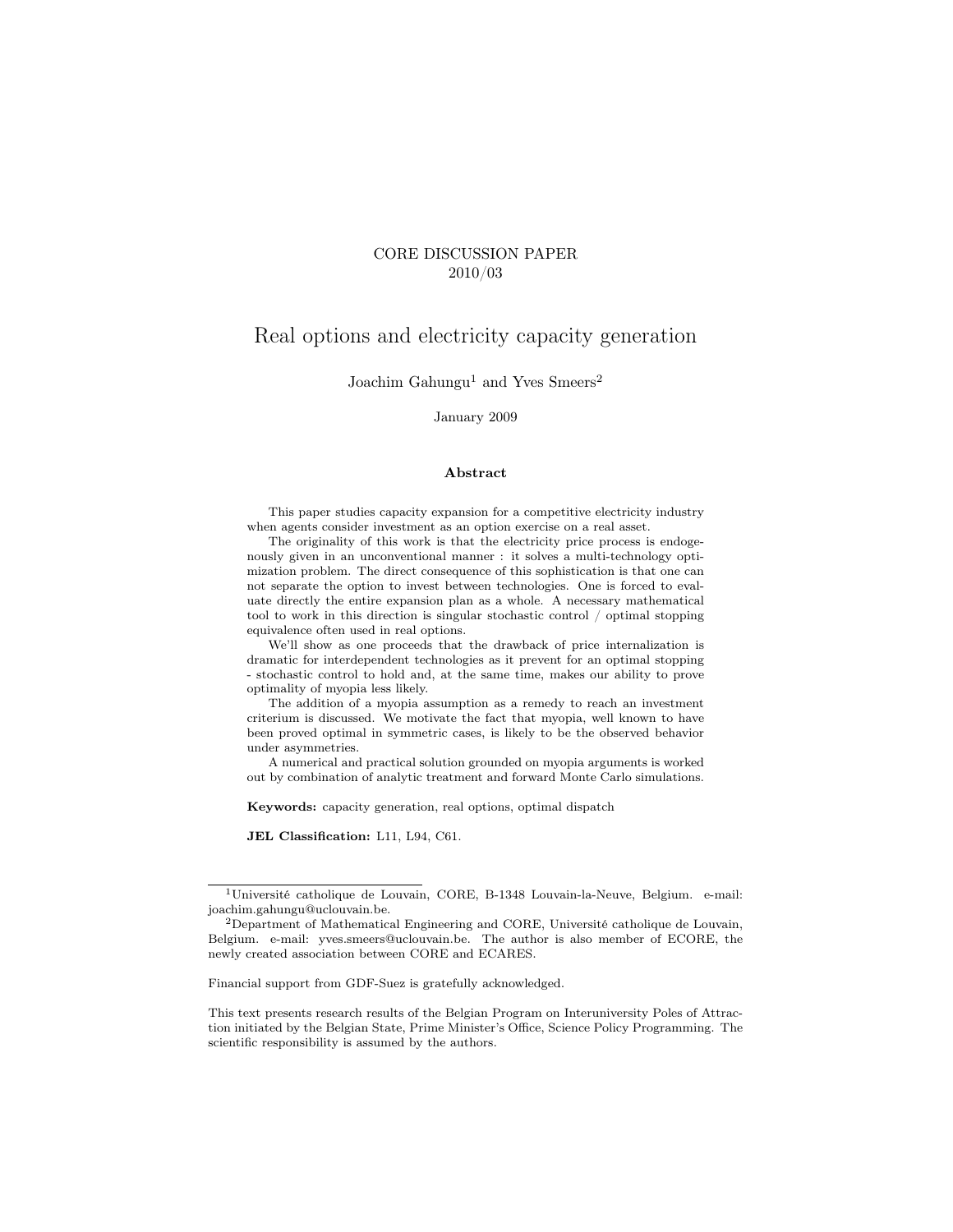### Symbol Glossary

#### Sets

- $\Omega$  : Set of random events
- $L$  : Set of demand segments
- K : Set of technologies
- $d(\mathbb{L})$  : dimension of  $\mathbb{L}$
- $d(\mathbb{K})$  : dimension of  $\mathbb{K}$

#### Operation variables

|  | $c(k)$ : Marginal cost $(\infty)$ MWh of technology $k, k \in \mathbb{K}$                              |
|--|--------------------------------------------------------------------------------------------------------|
|  | $I(k)$ : Investment cost $(\epsilon/MW)$ of technology $k, k \in \mathbb{K}$                           |
|  | $q(k, l)$ : Production flow (MW) for technology $k \in \mathbb{K}$ , demand segment $l \in \mathbb{L}$ |
|  | $K(k)$ : Capacity (MW) for technology $k \in \mathbb{K}$                                               |
|  | $OMC(k)$ : Operation and Maintenance cost for technology $k \in \mathbb{K}$                            |
|  | Q : Consumption flow (MW) $(Q = \sum q_k)$                                                             |

#### Economic variables

 $Y(t, \omega)$  : Diffusion process for  $\omega \in \Omega$ ,  $\{\Omega, F_t, \mathbb{P}\}\$  probability space for  $t \in [0, T]$ .

k

- $\mu$  : Drift rate of  $Y$  as a GBM
- $\sigma$  : Volatility rate of Y as a GBM
- $P(Y, Q, l)$  : Inverse demand function  $(\epsilon/MWh)$  in section  $l \in \mathbb{L}$ 
	- $\rho$ : annual discount rate

#### Economic functions

- $F(Y(t))$  : Bellman function  $(\epsilon_t)$  of the expansion plan
- $\Psi(Y(t), K)$  : Welfare flow  $(\boldsymbol{\epsilon}_t/y)$
- $\bar{\Psi}(Y(t), K)$  : Regression of the welfare flow  $(\boldsymbol{\epsilon}_t/y)$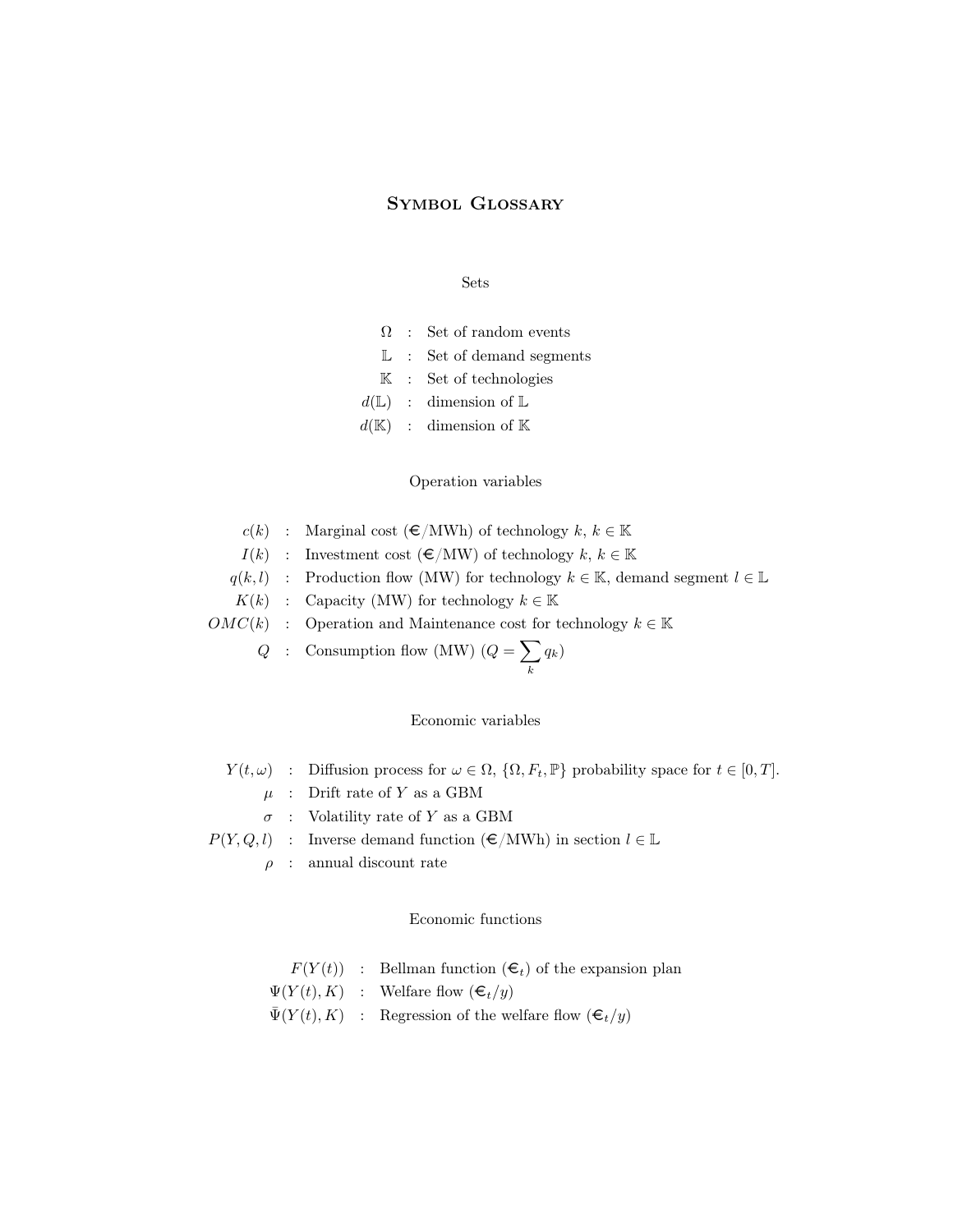## 1 Introduction

With restructuring of electricity market came competition and higher risks. The generators position, relax and stable once upon a time, became — if not harsh at least complex : market is no longer protected and there is no more insurance of cost recovery as in the *cost plus system*<sup>[1](#page-2-0)</sup>. The difficulty of exercising in this context is widely increased by uncertainties affecting power market : uncertainty over the demand, over the costs, "subjectives"[2](#page-2-1) uncertainties. Having in mind these uncertainties surrounding cash flows of capital in place in the energy sector and regarding irreversibility of those investment, the real options point of view is of considerable interest to determine the construction timing or the technology choice for new power plants.

Various applied real options model treat the problem of a single asset investment opportunity, using closed form solutions, binomial lattices or backward Monte Carlo.<sup>[3](#page-2-2)</sup> In all cases is provided the value of an hypothetical additional plant and the optimal policy. They however usually make two critical simplifications :

- 1. the price process is exogenous : it thus implicitly excludes strategic interaction among firms and impact of new capacities on the price design;
- 2. assets in place are independent.

While the first assumption may be true for infinitesimal energy maker in a perfectly liquid market — besides the fact that the energy market is nowadays neither competitive nor liquid —, a good price process has at least to take into account the market saturation in capacity at the aggregate level. It has been done in what we will call stylized real option literature in capacity expansion models for elastic goods.[4](#page-2-3) Concerning the second assumption, it is simply not

Monte Carlo using Longstaff and Schwartz[\[26\]](#page-26-1) procedure includes Abadie and Chamorro[\[3\]](#page-24-2).

<span id="page-2-0"></span><sup>&</sup>lt;sup>1</sup> The cost plus system was the power pricing regime under regulated monopoly. Producers were protected from external competition, and price regulated to avoid abuses. Price were computed on the basis of incurred costs, and regulators checked that these costs were reasonable.

<span id="page-2-1"></span><sup>2</sup> Uncertainties on environmental policy, impact of dramatic changes of governance, impact of juridical changes, ethical uncertainty and public opinion fluctuations. Though subjective uncertainty may have the worst impact on the value of capital in place in the power sector, it is by definition hardly quantifiable and for that reason always neglected. We will conform to that statement and focus on demand uncertainty.

<span id="page-2-2"></span><sup>3</sup>Closed form solutions are used e.g. by Siddiqui and Fleten[\[33\]](#page-26-0) and Näsäkkalä and Fleten[\[13\]](#page-25-0),[\[14\]](#page-25-1) via calculus on spark spread options.

Binomial lattices are used in Abadie and Chamorro[\[1\]](#page-24-0),[\[2\]](#page-24-1). Tseng and Barz[\[36\]](#page-27-0) and Gardner and Zhuang[\[16\]](#page-25-2) showed programming skills in this direction by implementing technical constraints.

All these applications consider the option to invest in a precise asset, independently of the pre-existing park. The aim is project valuation, and not a capacity expansion planification, as in stylized real options models like Pindyck[\[30\]](#page-26-2), He and Pindyck[\[18\]](#page-25-3), Bertola[\[7\]](#page-25-4), Leahy[\[24\]](#page-26-3), Baldursson and Karatzas[\[5\]](#page-24-3), Grenadier[\[17\]](#page-25-5) and Aguerrevere[\[4\]](#page-24-4).

<span id="page-2-3"></span><sup>4</sup>This stream of theoretic real options developed after works of Pindyck[\[30\]](#page-26-2) and Bertola[\[7\]](#page-25-4), and connected to game theory and equilibrium under uncertainties with Leahy[\[24\]](#page-26-3) and Grenadier[\[17\]](#page-25-5).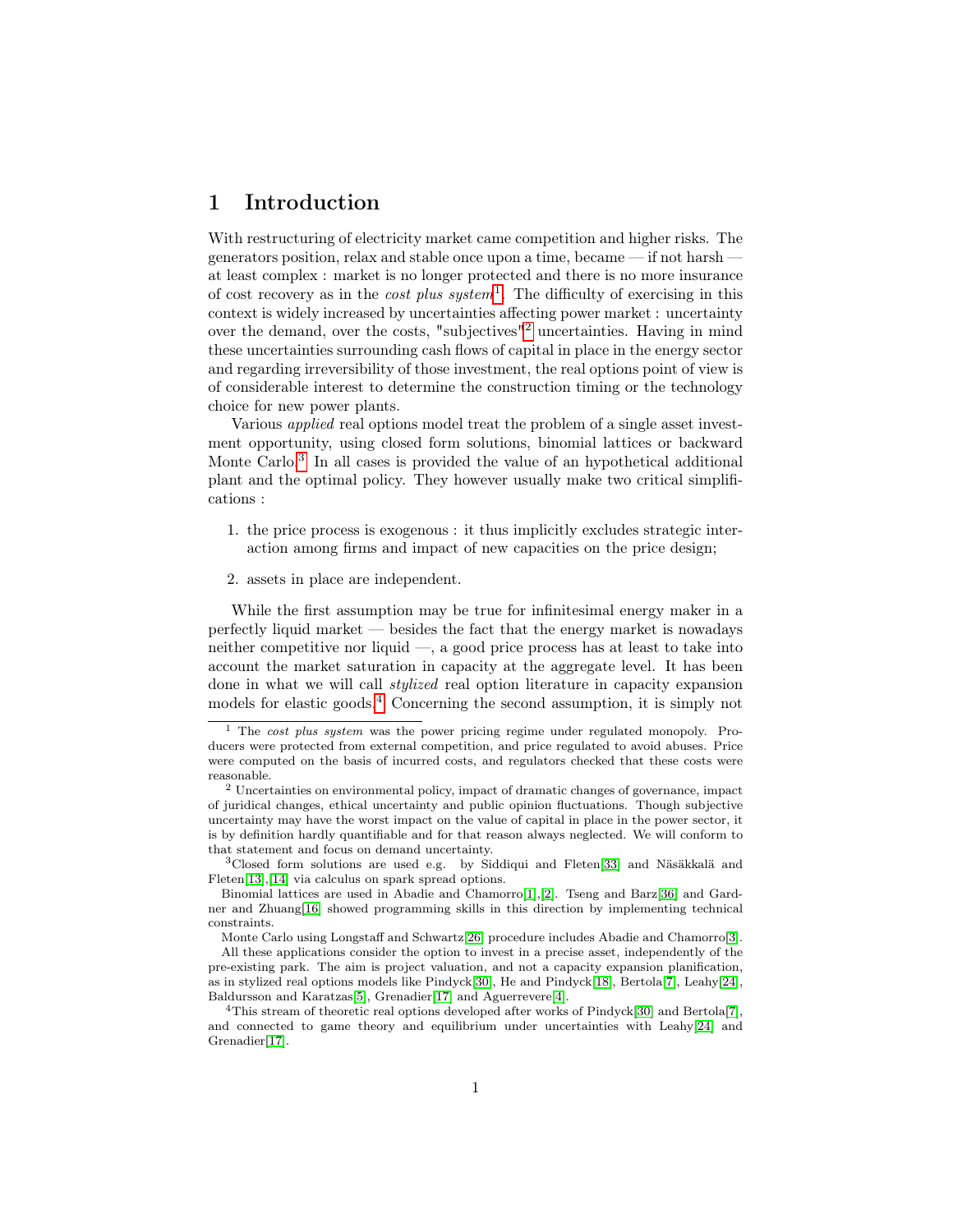true that operating units are independent in value. Operation research in energy networks adhere strongly to — and emerge from — this point of view.

An example will clearly highlight this point. Consider a market composed of 3 units : 1 coal fired power plant, 1 combined cycle gas turbine(CCGT) and 1 open cycle gas turbine( $\text{OCGT}$ ). Traditionally, the marginal cost(MC) of the coal plant is lower than the marginal cost of the CCGT, itself lower than the MC of the OCGT. If one is considering the option to increase capacity in one of these 3 units, what is the effect of an increase of the MC of the coal plant on the investment policy?

An approximation — widely used in *applied* R.O. literature — is to say that the values of the three plants are independent, and that an increase of the cost of the coal will decrease the value of the coal plant but let the value of the two other plants constant. First, it is dangerous : the conjunction of any policy emerging of such a belief with both construction lags and indivisibilities — two features of real life investment that are sure to play role — will lead to disastrous overbuildings.[5](#page-3-0) Second, it precisely does not seem adequate for power : the conjugacy of non storability and inelasticity really make that slight variations of capacity can profoundly affect tightness of a system, along with the probability of price spikes. Adding construction lags and indivisibilities to that approximation will dangerously lead to boom and bust behaviors.

Operation research in energy economics pretends that the values of the three plants are not independent, that an increase in the MC of the coal plant will reduce its value but increase the value of the two other plants. This is a purely intuitive appreciation of the value of the plant based on load factor variation for each technologies. The general advantage of an optimization formulation is that it can handle a global view of the system.[6](#page-3-1)

Capacity expansion models in stylized R.O. literature are grounded on the argument that there is no individual values for plants but just one single value : the value of the project. This value has two components : the capital in place the three existing assets — and the growth options in these three technologies. The value of the capital in place, the optimal expansion plan and the option value are determined simultaneously as the solution of  $a$  — rather complex – optimal control problem. The advantage of this dry mathematic formulation is  $-$  however  $-$  to allow an endogenous treatment of the price process (see e.g. Leahy<sup>[\[24\]](#page-26-3)</sup>, Baldursson and Karatzas<sup>[\[5\]](#page-24-3)</sup> and Grenadier<sup>[\[17\]](#page-25-5)</sup>.

This paper try to bound the classic real option theory, initiated by Myers[\[29\]](#page-26-4), Bernanke $[6]$ , and Kester[\[23\]](#page-26-5) and mathematically stylized by Brennan and Schwartz[\[8\]](#page-25-7) and McDonald and Siegel[\[28\]](#page-26-6) to the more practical case of electricity. It would be very interesting to apply general — rather theoretic  $$ results as the optimality of myopia introduced by Leahy[\[24\]](#page-26-3) and extended by Grenadier[\[17\]](#page-25-5) to investment in electric physical assets.

This work will be structured as follows. Section 1 introduces the long run capacity expansion problem faced by the social planner. Section 2 gives the

<span id="page-3-0"></span><sup>5</sup> System dynamic literature on Energy investment pointed out the importance of forwardlooking. See Ford[\[15\]](#page-25-8), Bunn and Larsen[\[9\]](#page-25-9),[\[10\]](#page-25-10) and the literature therein.

<span id="page-3-1"></span> $6$ We will always refer to Stoft[\[35\]](#page-26-7) when referring to O.R. energy economics arguments.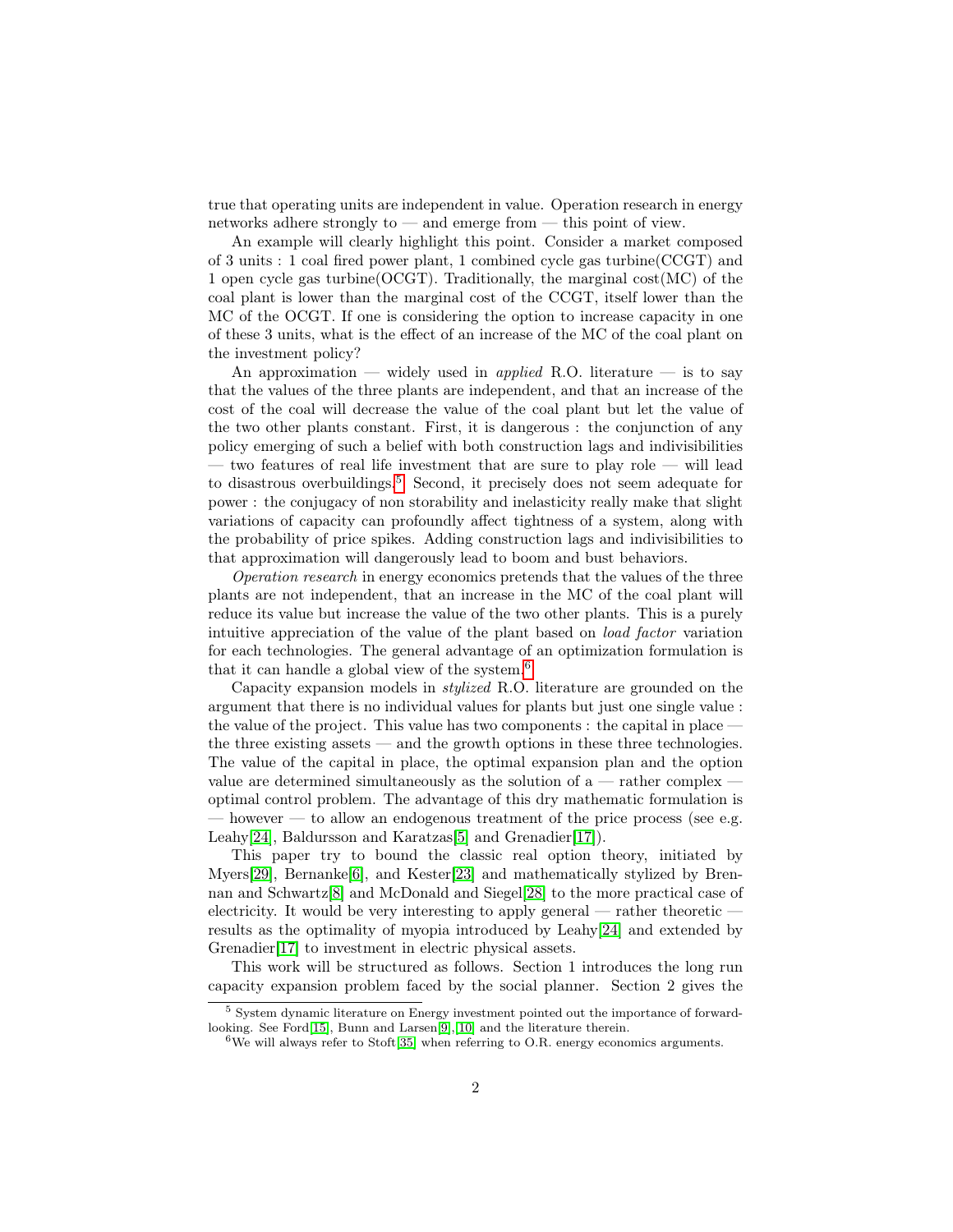immediate profit of the social planner as a solution of a linear program. Section 3 establishes the investment trigger and comment the results. Section 4 treats a two technologies example and Section 5 concludes.

## 2 An industry expansion formulation

The conception of this model followed certain objectives. Precisely, an ambitious capacity expansion model for power would have the three following characteristics :

- 1. an endogenous price process;
- 2. demand uncertainty;
- 3. a direct evaluation of the expansion plan as a whole.

The nature of competitive industry allows us to achieve these three goals simultaneously : the competitive equilibrium in a market submitted to a random Markovian shocks is given by the solution of a unique optimal control problem : the maximization of the cumulated welfare. This result due to Lucas and Prescott[\[27\]](#page-26-8) is a convenient link between a hardly handleable equilibrium problem and a more convenient dynamic optimization problem.[7](#page-4-0)

The main purpose of this section is the formulation of the planner dynamic optimization problem. The benchmark case in this situation is an elastic demand and an homogenous good (see Dixit and Pindyck[\[11\]](#page-25-11), chapter 9, sections 1.A and 1.B for a complete treatment of this case). Unfortunately, this benchmark is dangerous as power has a subtile nature : it is neither homogeneous nor really elastic.

#### 2.1 Power

Power is a differentiated product. Power at different times is not desired by the same type of customers, and especially not for the same use. Two extremes in this distinction on power is the peak load during certain working hours for the heavy industry, and base load at night for private consumption. In this paper, we indeed choose to differentiate power by load states. The main input of the following analysis is the *load duration curve* of the power industry.

Power is quasi-inelastic. The inverse demand curve associated to each load state is almost vertical.

This point is critical as we are forced  $-$  in order to conduct a long term investment analysis — to use a welfare optimization problem i.e. to assume that

<span id="page-4-0"></span><sup>7</sup>Note that to increase the realism of our model, one should improve the technologic description with fixed size investments, uncertain operation costs and other technical constraints. Discrete investment are not amenable to simple investment rule, operation costs uncertainty enter in the course of dimensionality for optimal stopping.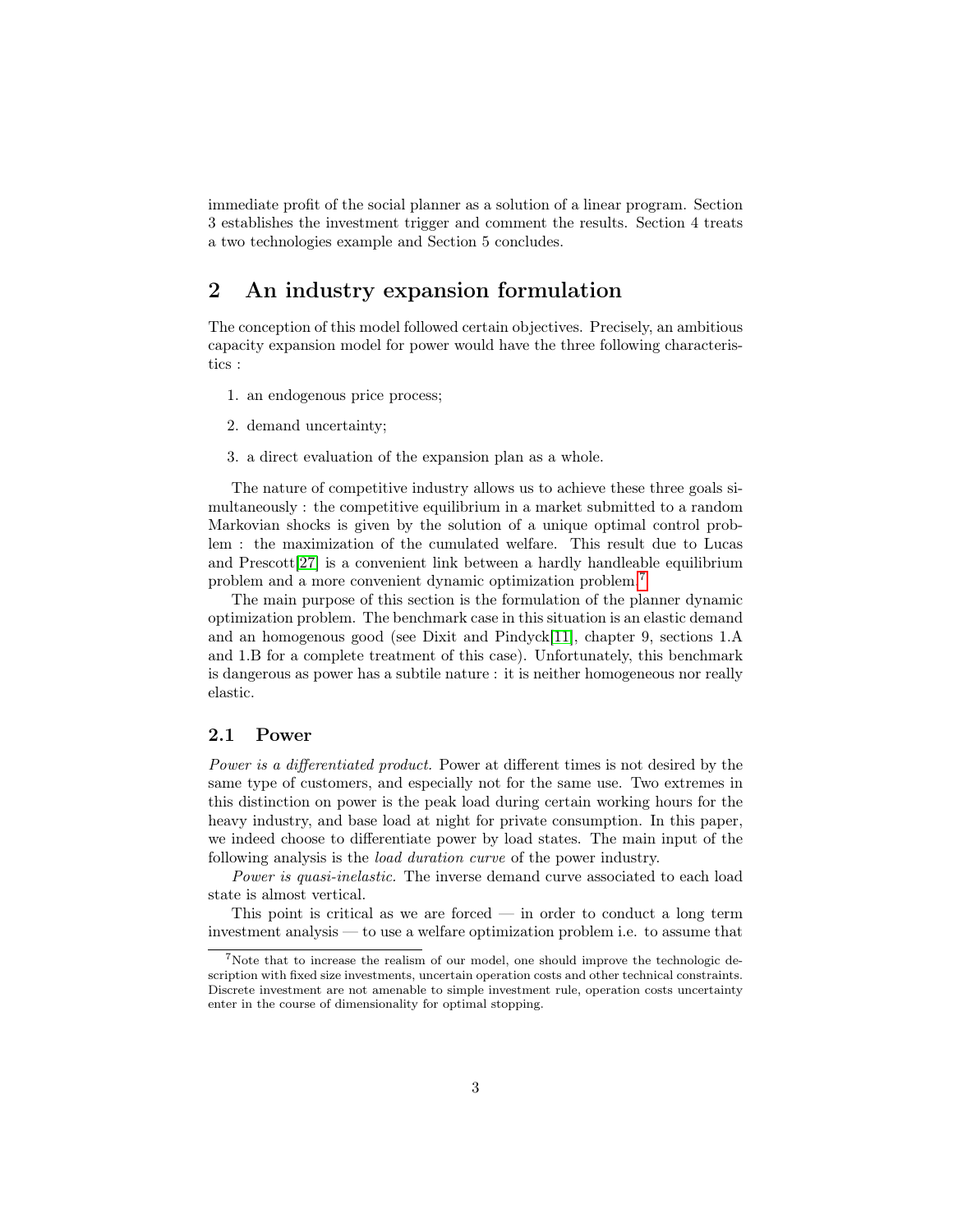there is a well defined elasticity for power.[8](#page-5-0)

Our point of view is that power is nowadays still inelastic : private consumers do not have access to real time prices, and professionals are usually tight in delivery schedule.

Power can be produced via several technologies. Nuclear and coal plants are historically the two main base load generators. Gas showed recent attentions as a middle base generator (CCGT plants) and peak load generator (OCGT plants) due to relative low gas prices at the end of the eighties, an important decrease of the construction and installation costs for theses plants and the practical comfort of their relatively modest sizes. Greenhouse gas emissions constraints reinforced this trend and paved the way to green technologies. Among them, wind turbine is surely nowadays the most popular.

Real options models applied to power generation usually focus on the investment in a fixed size asset of a given technology, assuming an exogenous power price process. In doing so, they assume that the value of this future asset is independent of the value of already existing ones.

These models have the advantage that they provide the financial value of the plant in addition to the optimal strategy. The drawback is that synergies and incompatibilities between different technologies are never taken into account. For instance, it is well known that coupling wind farm and hydro with pump storage increases the value of the wind farm — or any other plant —, as potential wind overproduction can be stored in hydro installations.

As well, the choice of an exogenous price process deforms the fundamental structure of power systems : price spikes do not arise purely randomly. Their frequency reflect the tightness of the system. This tightness depends on capital already in place and can be profoundly affected by the addition of a single new asset.

### 2.2 The model

The ground of our model follows Leahy[\[24\]](#page-26-3), namely, we consider perpetual options exercise in perfect competition. Investment is irreversible. There is at least three differences with Leahy $[24]$  or Baldursson and Karatzas $[5]$ :

- <span id="page-5-2"></span>1. Technologies may also differ by their investment costs.
- <span id="page-5-3"></span>2. We treat power as a differentiated good.[9](#page-5-1)
- <span id="page-5-4"></span>3. The profit flow is not given in closed form but as the solution of a linear program.

<span id="page-5-0"></span><sup>8</sup> There is no accepted consensus on what should be the power demand elasticity. In Lijesen[\[25\]](#page-26-9), elasticities varies from -0.04 to -0.00001, which makes a huge difference in the conclusion of the long term analyses. This difficulty in calibrating demand for power will highlight in the result sections.

<span id="page-5-1"></span><sup>&</sup>lt;sup>9</sup>The trick to achieve this goal is a piecewise constant approximation of the load duration curve. It's usage is widespread O.R. energy economics literature. It is linked to the unit commitment problem. See for instance Ehrenmann and Smeers[\[12\]](#page-25-12) for an application, and Smeers[\[34\]](#page-26-10) (appendix A.1) for an overview of optimal dispatch and unit commitment models.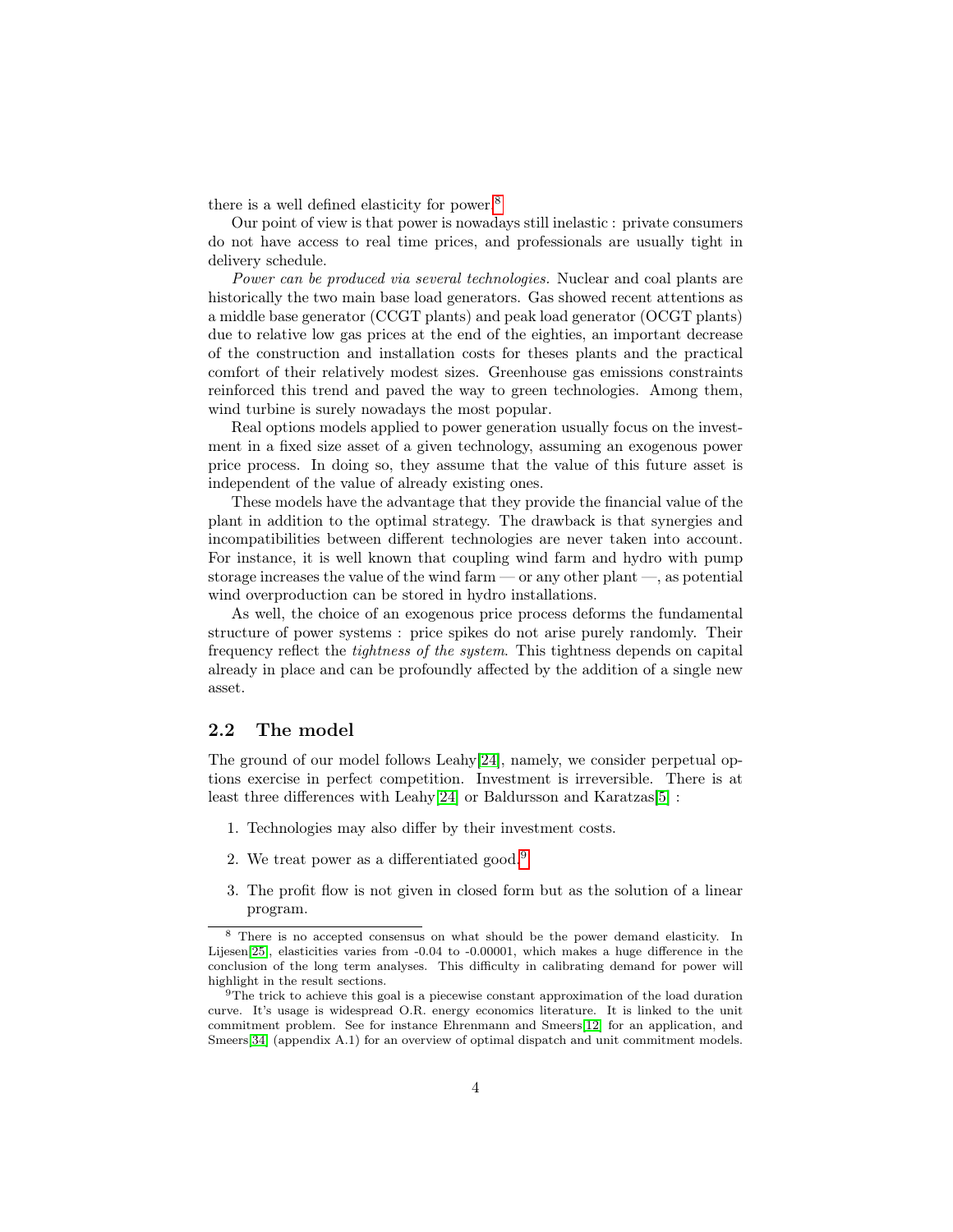Observe that [1](#page-5-2) is really an important improvement : assuming a single and same investment cost for all technologies greatly simplifies the problem, even in conjunction with [2](#page-5-3) and [3](#page-5-4) : one falls back on capacity expansion in competitive industry with technologies differing only by operation costs, a problem treated in Dixit and Pindyck[\[11\]](#page-25-11) (chapter 9, section 1.B) : one invest in the various technologies in quantities such that marginal cost is equalized across firms. This problem set up is the only multi-technology capacity expansion problem with non additively separable profit that allows an analytical solution. Baldursson and Karatzas<sup>[\[5\]](#page-24-3)</sup> treat in full mathematical rigor  $\frac{1}{2}$  in a one technology setting — the optimality of myopia result stated by Leahy $[24]$ , and note that the myopia result is easily extended to technology having different operation costs, if they share the same investment cost.

The point [2](#page-5-3) is suggested by the nature of power and was discussed earlier.

The point [3](#page-5-4) is not an innovation as such : small program were used at least since Brennan and Schwartz[\[8\]](#page-25-7), Pindyck[\[30\]](#page-26-2) and He and Pindyck[\[18\]](#page-25-3). However, it is the first time that the program complexity<sup>[10](#page-6-0)</sup> does not allow an explicit calculation of the profit flow. Note on that point that the authors were not looking for a mathematical challenge, but a more realistic description of power market.

We first define the complete structure of the model. Then we give more informations on parts that may need enlightenment.

#### Model Assumptions 1. We propose the following increasing capacity model.

#### 1. Fundamental structure.

- (a) power market is competitive;
- (b) investment options have infinite lifetime;
- (c) there is one single risk factor;
- (d) investment is irreversible.
- 2. Demand. Let  $\mathbb L$  be the set of sub-periods for which the load level is supposed constant.
	- (a)  $\tau(l)$ ,  $l \in \mathbb{L}$  is the duration of these sub-periods in hour s.t.  $\sum_{l\in\mathbb{L}}\tau(l)=8760.$
	- (b)  $P(Y, Q, l)$ ,  $l \in \mathbb{L}$  is the power price in these sub-periods in  $\epsilon/MWh$ , with Y a stochastic process and

$$
P(Y, Q, l) = Y(t, \omega)A(l) - b(l)Q(l). \tag{1}
$$

3. Supply. Let  $K$  be the set of available technologies.<sup>[11](#page-6-1)</sup>

<span id="page-6-0"></span> $10$ Complexity is however a relative point of view : in convex optimization, the optimal dispatch we use in Problem [1](#page-8-0) is a quadratic program, solved relatively easily by interior points methods.

<span id="page-6-1"></span><sup>&</sup>lt;sup>11</sup>E.g.  $\mathbb{K} = \{\text{nuclear, coal, cegt, ocgt, wind farm}\}$  for a model with these five technologies.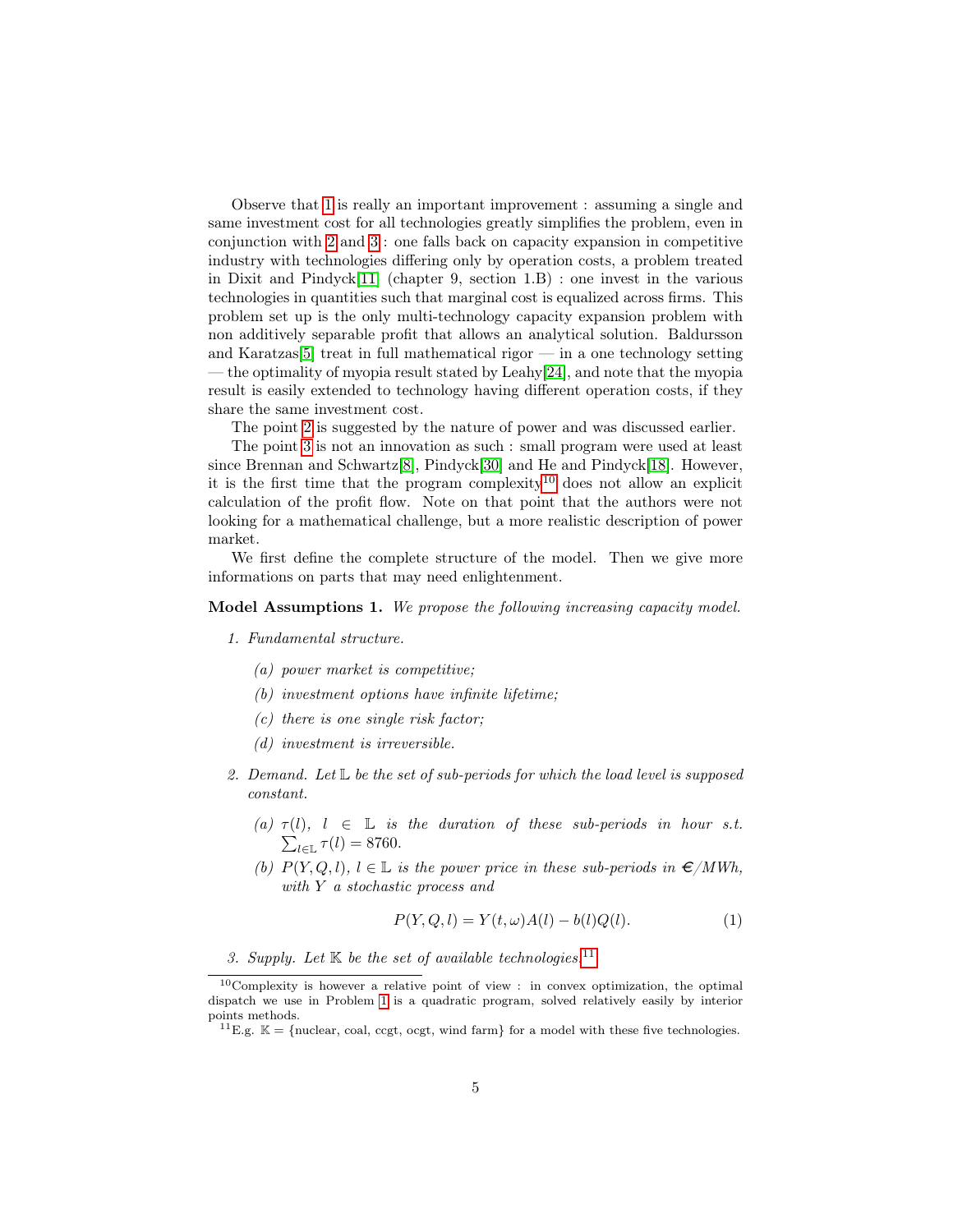- (a)  $K_t(k)$ ,  $k \in \mathbb{K}$  is the capacity level in MW for plant of type k during the year t.
- (b)  $q_t(k, l)$ ,  $k \in \mathbb{K}$ ,  $l \in \mathbb{L}$  is the production in MW for plant of type k during period l of the year t s.t. the dispatch constraints

$$
q_t(k,l) \leq K_t(k) \qquad k \in \mathbb{K}, l \in \mathbb{L} \tag{2}
$$

$$
\sum_{k \in \mathbb{K}} q(k, l) = Q(l) \qquad l \in \mathbb{L}.\tag{3}
$$

- (c) c(k),  $k \in \mathbb{K}$  is the operation cost for technology k in  $\epsilon/MWh$ .
- (d)  $I(k)$ ,  $k \in \mathbb{K}$  is the investment cost for technology k in  $\epsilon/MW$ .
- (e)  $OMC(k)$ ,  $k \in \mathbb{K}$  is the operation and maintenance cost for technology k in  $\epsilon/MWy$ .

The only point that needs explanations at that stage is the demand specification.

Within a year, the system is entirely characterized by installed capacities, costs and the load duration curve. We work on a piecewise constant approximation of the load duration curve to find a set of demand function : call L the set of sub-periods for which the load level is supposed constant and  $\tau(l)$ ,  $l \in \mathbb{L}$ the duration of these sub-periods in hour (Fig. [1\)](#page-7-0). The idea is then to use a different inverse demand curve for each demand segment : it is a simple way to distinguish power by degree of desirability (Fig. [2\)](#page-8-1).



<span id="page-7-0"></span>Fig. 1: Load Duration Curve for Card $(\mathbb{L}) = 6$ .

We choose a linear inverse demand curve where uncertainty is introduced via a geometric Brownian motion  $Y_t(\omega)$  starting in 1.

$$
P(\omega, Q, l) = Y_t(\omega)A(l) - b(l)Q(l)
$$
\n<sup>(4)</sup>

with  $Y_0 = 1$ .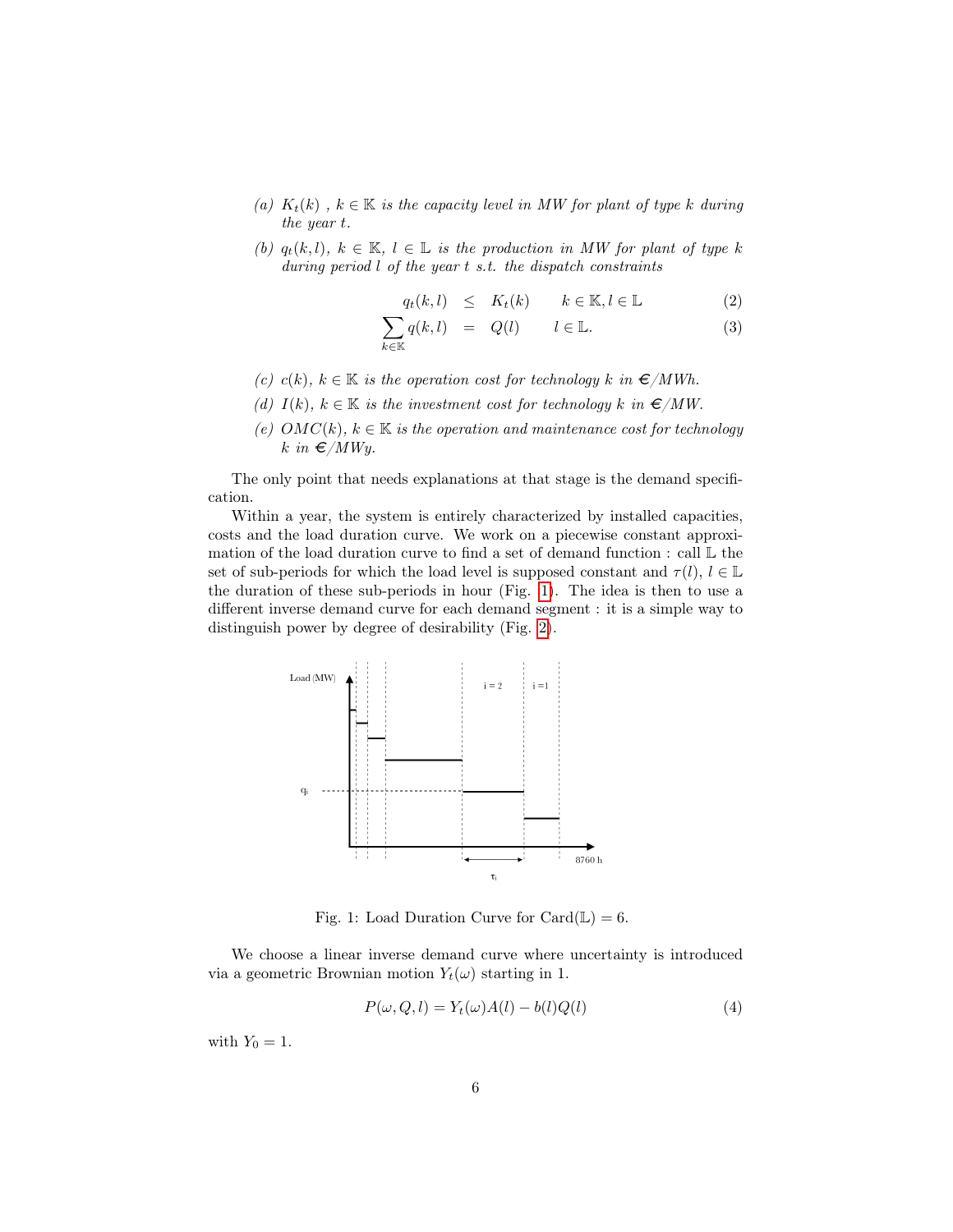

<span id="page-8-1"></span>Fig. 2: Supply and demand curves.

For each l, the initial calibration of the demand function needs one observed point  $(\bar{P}(l), \bar{Q}(l))$  and the measured elasticity  $\bar{E}(l)$ . One solves for  $A(l)$  and  $b(l)$ the simultaneous equations :

$$
\left\{\bar{P}(l)=A(l)-b(l)\bar{Q}(l),\quad \bar{E}(l)=\frac{\bar{P}(l)}{\bar{P}(l)-A(l)}\right\}.
$$

After time 0, there is two observed processes :  $\bar{P}_t(l)$  and  $\bar{Q}_t(l)$  respectively annual average values of prices and loads. The shift parameter  $\tilde{Y}_t(l)$  for demand segment  $l$  is estimated by

$$
Y_t(l) = \frac{\bar{P}_t(l) + b(l)\bar{Q}_t(l)}{A(l)}
$$
\n(5)

then averaged over l using weights  $\tau(l)$ .

We are now ready to compute the profit flow of the social planner. Note that since the time unit is the year, the profit flow is the annual welfare, or welfare flow in  $\epsilon$ /y.

#### 2.3 The profit flow of the social planner

The originality of this paper is the use of a program to compute the profit flow of the social planner. The program we use in the remaining is a welfare optimization version of the unit commitment problem.

<span id="page-8-0"></span>**Problem 1** (The profit flow of the social planner). In the following, we call  $\Psi(Y, K)$  the social planner profit flow. We choose it to be the solution of the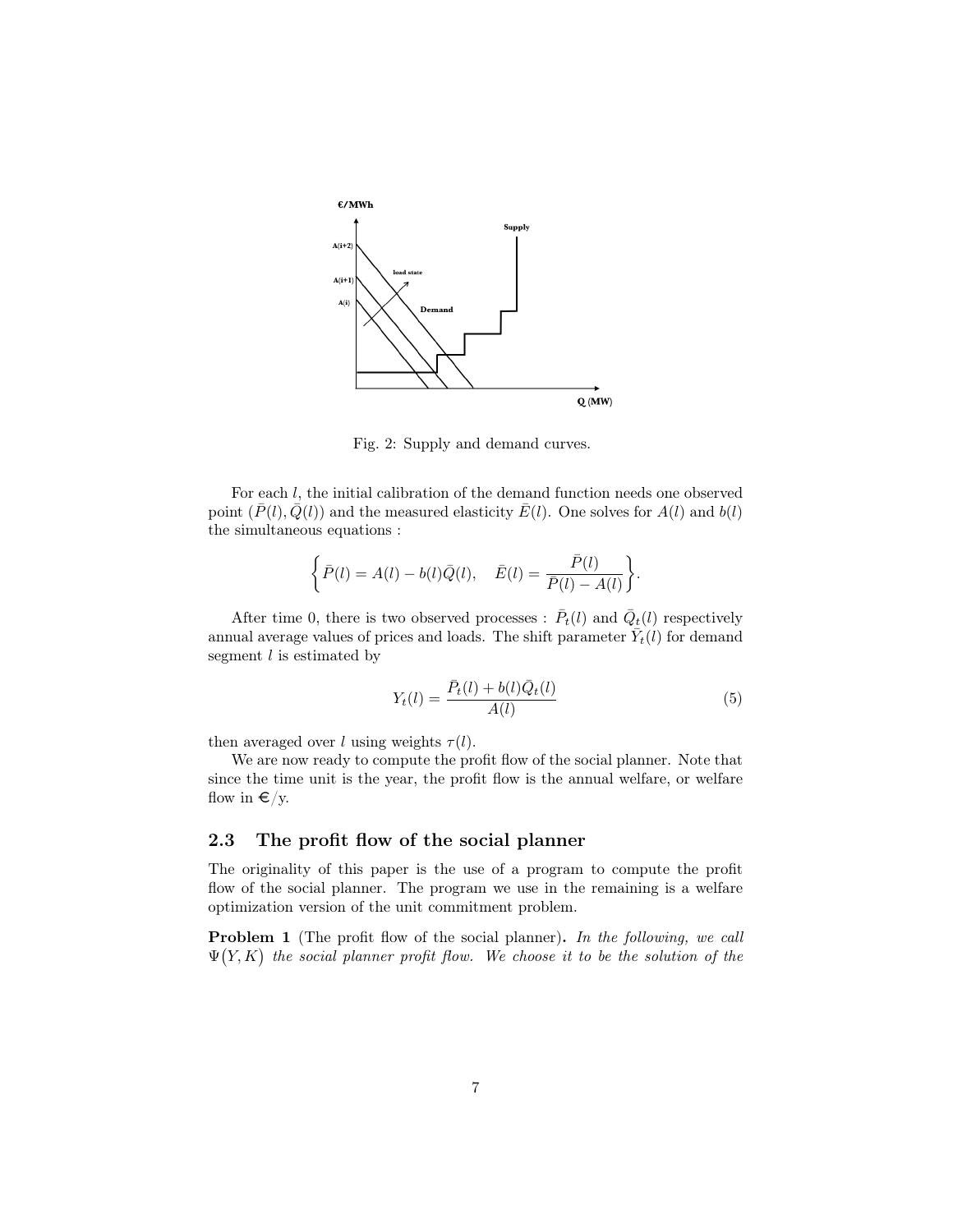program

<span id="page-9-4"></span>
$$
\Psi(Y,K) \equiv \max_{q} \sum_{l \in L} \tau(l) \left\{ \int_0^{Q(l)} P(Y,q,l) dq - \sum_k c(k) q(k,l) \right\} - \sum_{k \in \mathbb{K}} OMC(k)K(k) \tag{6}
$$

$$
s.t. \qquad 0 \le q(k,l) \le K(k) \qquad \forall k, \forall l \tag{7}
$$

$$
s.t. \qquad \sum_{k \in K} q(k, l) = Q(l) \qquad \forall l. \tag{8}
$$

We check easily that  $\Psi(Y, K)$  is a welfare flow in  $\epsilon/y$ .<sup>[12](#page-9-0)</sup> As there is no explicit time dependence, we will avoid any subscript  $t$  from this point.<sup>[13](#page-9-1)</sup>

Note that Y appears in  $P(Y, q, l)$  and that K impacts the objective function also through the capacity constraints. When  $Y$  and  $K$  are given, the program is numerically solved to obtain the value function and the annual strategy. As the demand function is linear, the used software has to handle quadratic programs.<sup>[14](#page-9-2)</sup>

Moreover, note that the Problem [1](#page-8-0) is convex. This point is of considerable importance in the choice of the method to solve the long term problem. Precisely, in this case, one can show that the value function  $\Psi(Y, K)$  is concave in K.

#### <span id="page-9-5"></span>**Proposition 1.** The immediate profit  $\Psi(Y, K)$  is a concave function of K.

#### Proof. See Appendix [B.](#page-27-1)

It is important : the function  $\Psi(Y, K)$  may be non-differentiable at some points, but it is at least concave in K. Therefore, any regular approximation  $\bar{\Psi}$ of  $\Psi$  should have the property of being concave in K which is an important property regarding real option theory. In particular, certain conditions on the profit flow function are necessary (but not sufficient) to a singular stochastic control - optimal stopping equivalence. These necessary conditions are summarized in Proposition [2.](#page-9-3)

<span id="page-9-3"></span>**Proposition 2.** It is necessary for any regression function  $\bar{\Psi}(Y, K)$  to be  $\mathcal{C}^2$  in Y and  $\mathcal{C}^1$  and concave in K for a singular stochastic control - optimal stopping equivalence to hold.

Proof. See appendix [C.](#page-28-0)

 $\Box$ 

 $\Box$ 

<span id="page-9-0"></span><sup>&</sup>lt;sup>12</sup>The time sub periods  $\tau(l)$  are in h;  $P(Y, q, l)$  and  $c(k)$  are in  $\epsilon/MWh$ ;  $OMC$  is in  $\epsilon/MWy$ ; q, dq and K are in MW thus  $\Psi(Y, K)$  is thus an annual welfare in  $\epsilon$ , or the welfare flow in  $\boldsymbol{\in}/\mathrm{y}$ .

<span id="page-9-1"></span><sup>&</sup>lt;sup>13</sup> In general, one may have a profit flow given by  $\Psi(Y(s), K(s), s)$  i.e. explicitly time dependent. Here, as the horizon is infinite, the problem is time homogeneous. There is just an implicit time dependence through processes  $Y$  and  $K$ ; we can therefore simply note  $\Psi(Y,K)$ .

<span id="page-9-2"></span> $14\text{We}$  use Matlab 7.4 and the function quadprog.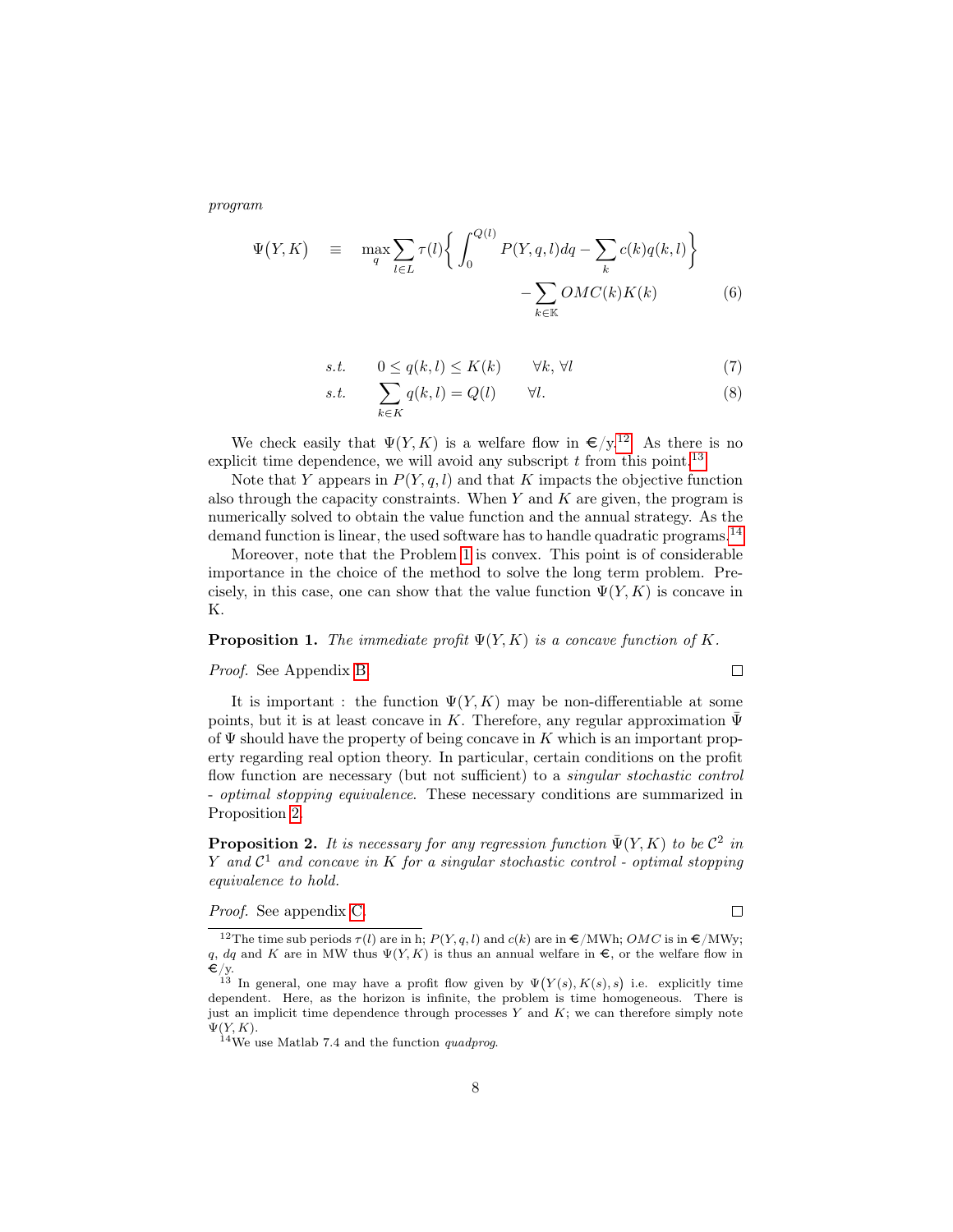Once we have found this "fine enough" fit  $\bar{\Psi}$ , one can formulate the social planner optimal control problem.

#### 2.4 The social planner's objective

The aim of this section is to determine the optimal behavior of the social planner, based on a fit  $\bar{\Psi}$  of the profit flow  $\Psi$ .

The unit time of the expansion plan is the year;  $\rho$  is the annual discount rate. We call  $F(Y)$  the value function (or Bellman function) of the energy expansion plan.  $F(Y)$  is the solution of the following optimal control problem.

**Problem 2** (The social planner's problem). Find the value function  $F(Y, K)$ and a non-decreasing and left-continuous process  $K(v)$ ,  $v \geq s$  such that

$$
F(Y, K) = \max_{K(v), v \ge s} \mathbb{E}\bigg[\int_t^{+\infty} \Psi(Y(s), K(s))e^{-\rho s}ds - \sum_k \int_t^{+\infty} I(k)e^{-\rho s}dK(k, s)\bigg|Y_t = Y, K_t = K\bigg]
$$

with  $\Psi(Y(s), K(s))$  the solution of the optimal dispatch problem given by Problem [\(1\)](#page-8-0).

This formulation is general, that is, one may assume  $\Psi$  in closed form or numeric. We are in the latter case in our model : we only have a collection of points of the welfare.

The reader should moreover note that the stochastic control problem we face is non-trivial. The control process  $K_s$  is constrained to be increasing. The mathematical field related to such problems is singular stochastic control where the term singular comes from the fact that optimal control of such problems is usually of a bang bang type. Direct determination of the solution is difficult, but the bang bang nature of the control suggests a link to optimal stopping. Usually, mathematicians begin by working on a related optimal stopping problem, then prove that the solution of this optimal stopping problem can be integrated to find the value function and the optimal control of the singular stochastic control problem. This link is of considerable interest as related optimal stopping problems are usually easier to solve.[15](#page-10-0) It is however important to realize that this equivalence has been proved only for particular cases, each involving one control variable and one uncertainty.[16](#page-10-1) There is therefore in this field a curse of dimensionality that makes the problem hard to deal with.

We do not elaborate on the number of uncertainties as our model includes a single shock process. We rather discuss on the number of control variables.

With a single technology, we can find a solution in closed form : the equivalent optimal stopping problem we face is integrated to find the value of the

<span id="page-10-0"></span><sup>15</sup>Moreover, optimal stopping theory is more topologized than stochastic control theory, and then more amenable to existence proofs.

<span id="page-10-1"></span><sup>16</sup>See Karatzas and Shreve[\[20\]](#page-26-11),[\[21\]](#page-26-12) and El Karoui and Karatzas[\[22\]](#page-26-13).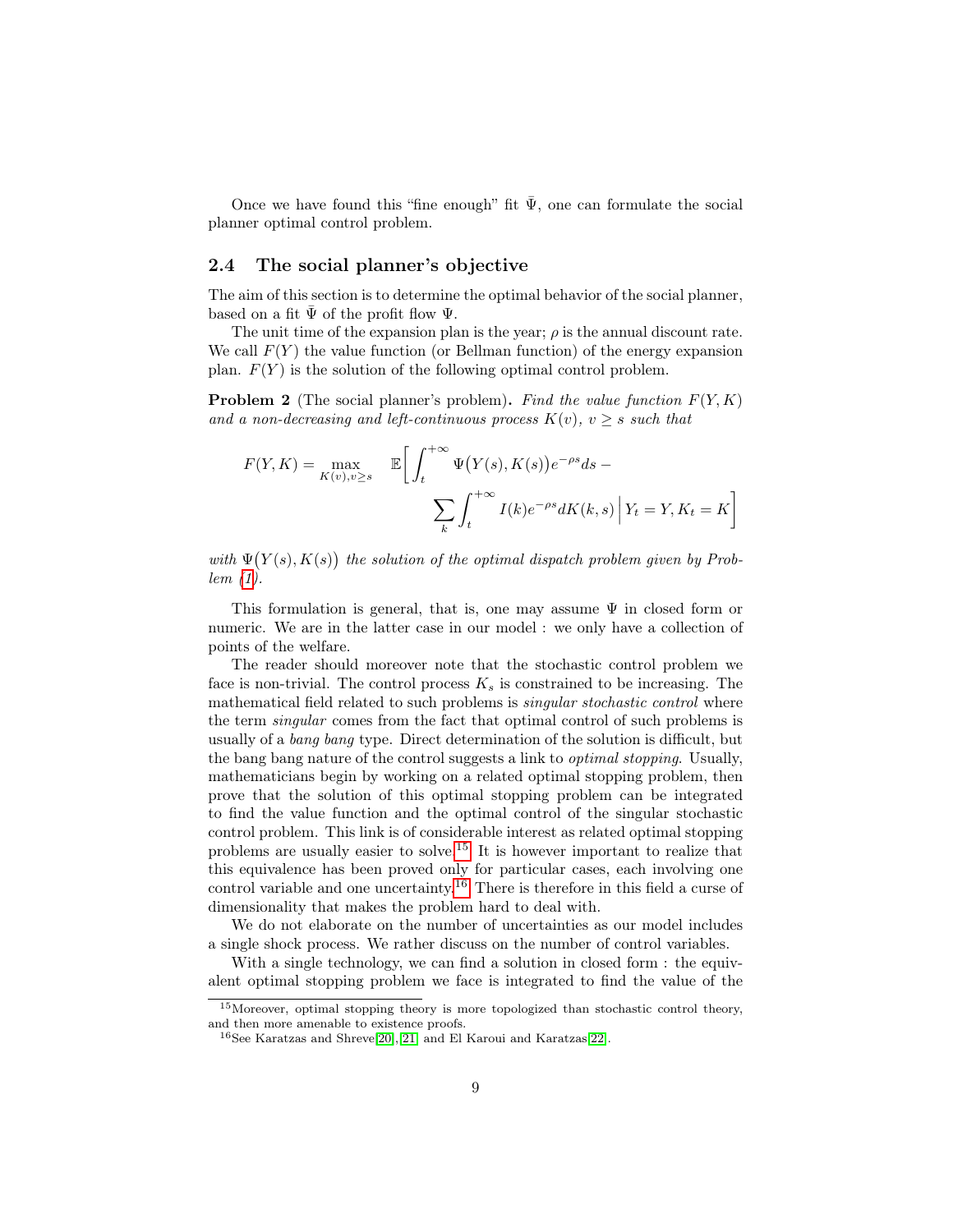project (see Bertola[\[7\]](#page-25-4), Pindyck[\[30\]](#page-26-2),[\[31\]](#page-26-14) and the Karatzas and Shreve[\[20\]](#page-26-11) monotone follower problem in related stochastic control literature).

With two technologies, there is no mathematical results defining a certain singular stochastic control - optimal stopping equivalence. The only way out is the distinction of two types of problems :

- 1. Problems with additively separable<sup>[17](#page-11-0)</sup> profits : they are easily handled as one can separate the project in option exercise in each technology. Mathematically, one use an optimal stopping - singular stochastic control equivalence for each control variable.
- 2. Problems with non additively separable profit : we have no theory to rely on.

The distinction separable vs. non separable profit has to be made when computing a regression  $\Psi$  of the welfare  $\Psi$ . If we allow the fit to be non additively separable, one can not find a trigger unless a myopia additional assumption.

## 3 Elaboration of a solution

He and Pindyck[\[18\]](#page-25-3) note that if the profit flow is separable one can write the investment opportunity as a sum of investment opportunities on each technology. We thus have two options :

- 1. Either we find the better fit  $\bar{\Psi}$  for the function  $\Psi$ . A better fit implies cross terms and is not additively separable. Then we can not solve the investment problem except with an additional myopia assumption.
- 2. Or we find an additively separable fit  $\Psi$ . Then we can solve analytically the investment problem for each technology.

In this part, we discuss these two options. We assume that the Ito diffusion Y driven the demand is a geometric Brownian motion

<span id="page-11-2"></span>
$$
dY(t,\omega) = \mu Ydt + \sigma YdB_t(\omega)
$$
\n(9)

to achieve analytical results. A perpetual american call option on an underlying described by this dynamic will have the form  $AY^{\beta_1}$  with  $\beta_1$  the only positive root of the quadratic<sup>[18](#page-11-1)</sup>:

<span id="page-11-3"></span>
$$
\mathcal{Q}(\beta) = \frac{1}{2}\sigma^2 \beta(\beta - 1) + \mu \beta - \rho.
$$
 (10)

It is however not a restriction : the same procedure applies to other diffusions or to jumps.

<span id="page-11-1"></span><span id="page-11-0"></span><sup>&</sup>lt;sup>17</sup>One can formally identify the profit of each technology in the expression of the profit flow. <sup>18</sup>The positive root is moreover greater than 1 and tends to 1 as  $\sigma$  increases. See Mc Donald and Siegel[\[28\]](#page-26-6).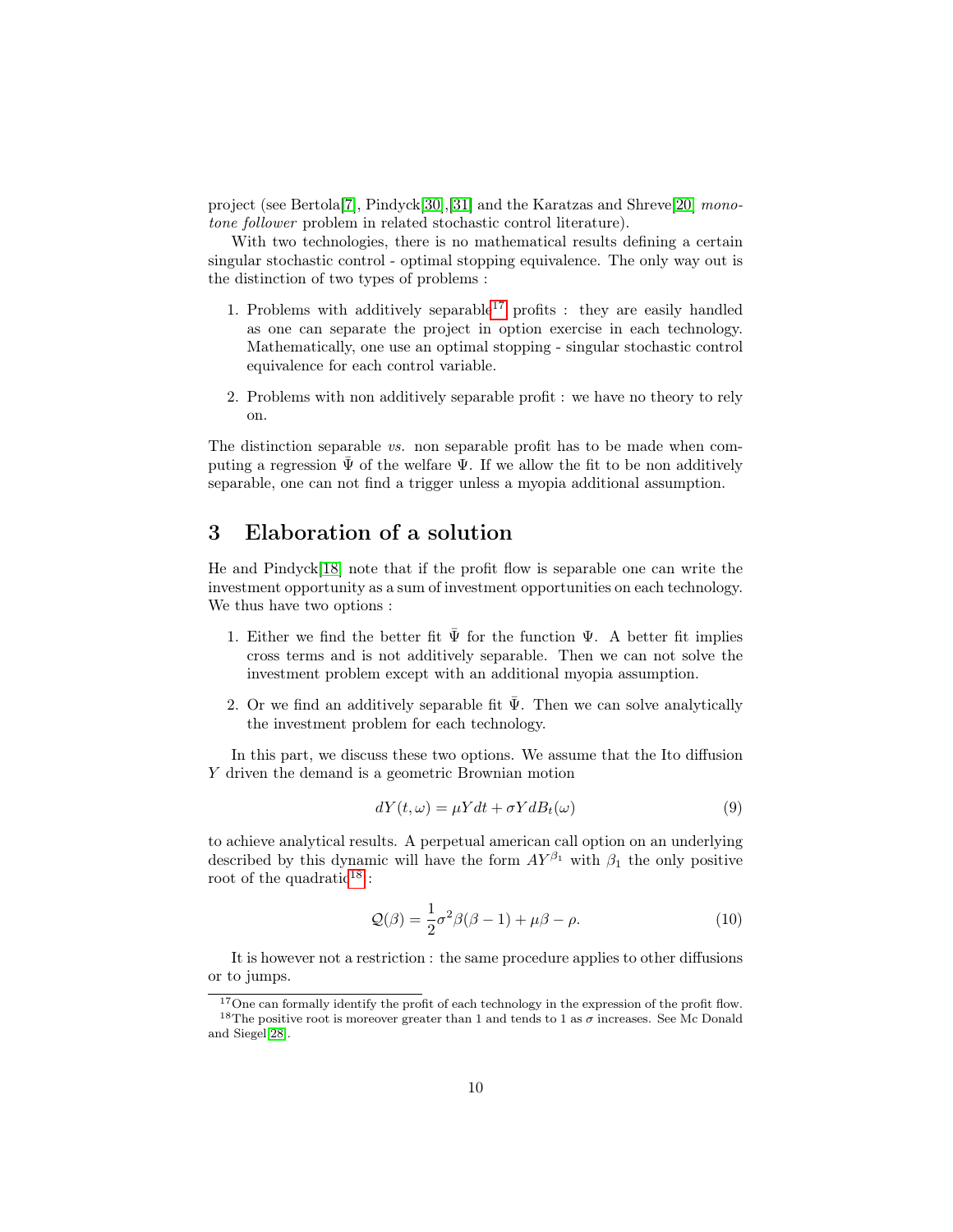#### 3.1 A separable welfare flow

In this part, we assume an additively separable fit  $\Psi$  of the welfare function. Assuming a geometric Brownian shock affecting the demand, the singular stochastic control - optimal stopping equivalence takes the following form.

**Definition 1** (The social planner's optimal stopping problem). Assume  $Y(t, \omega)$ a geometric Brownian motion described by the stochastic differential equation [\(9\)](#page-11-2). Given the current capacities  $K(k)$   $(k = 1...d(\mathbb{K}))$ , find the value of the project  $F(Y, K)$  and the  $d(\mathbb{K})$  triggers  $Y_k^{\star}(K)$   $(k = 1...d(\mathbb{K}))$  such that

$$
\mu Y \frac{\partial F}{\partial Y}(Y,K) + \frac{1}{2} \sigma^2 Y^2 \frac{\partial^2 F}{\partial Y^2}(Y,K) + \bar{\Psi}(Y,K) - \rho F(Y,K) = 0
$$
  
for  $Y \le Y_k^*(K), \forall k \in \mathbb{K}$ 

and

<span id="page-12-2"></span>
$$
\frac{\partial F}{\partial K_k} \Big( Y_k^\star(K), K \Big) = I_k \qquad \forall k \in \mathbb{K} \tag{11}
$$

$$
\frac{\partial^2 F}{\partial K_k \partial Y} \Big( Y_k^\star(K), K) \Big) = 0 \qquad \forall k \in \mathbb{K}.
$$
 (12)

*Proof.* See He and Pindyck[\[18\]](#page-25-3) page 584, equation  $(14)$  with the assumptions that there is a single uncertainty and that the profit flow is additively separable.  $\Box$ 

On the base of this separable formulation, we propose the following regression model.

<span id="page-12-0"></span>Definition 2 (An additively separable regression model). We propose an interpolation of the profit flow  $\Psi$  by the additively separable function  $\overline{\Psi}$  given by

<span id="page-12-1"></span>
$$
\bar{\Psi}(Y,K) = \sum_{k=1}^{d(\mathbb{K})} \sum_{i,j=1}^{d(\gamma), d(\alpha)} b_{k,ij} Y^{\gamma_i} K_k^{\alpha_j} - \sum_{k=1}^{d(\mathbb{K})} OMC(k)K(k) \tag{13}
$$

with  $\gamma$  and  $\alpha$  respectively positive base vectors of dimension  $d(\gamma)$  and  $d(\alpha)$  such that  $\forall i, 0 < \gamma_i < \beta_1$ ;  $\forall j, 0 < \alpha_j \leq 1$ ;  $b \geq 0$  and  $\beta_1$  the positive root of the fundamental quadratic  $Q(\beta)$  defined in [\(10\)](#page-11-3).

The motivation of this formulation is straightforward : one can find the particular integral of each term of this interpolation. The homogeneous so-lution of the differential equation [\(18\)](#page-15-0) is well known :  $F_h(Y, K) = A(K)Y^{\beta_1}$ with  $\beta_1$  the positive root of  $\mathcal{Q}(\beta)$ . It is also well known in the literature that if  $\gamma_i \geq 0$  satisfies the condition  $\rho - \mu \gamma_i - \frac{1}{2} \sigma^2 \gamma_i (\gamma_i - 1) > 0$  — which turns out to say that  $\mathcal{Q}(\gamma_i) < 0$  i.e. that  $0 \leq \gamma_i \leq \beta_1$  for all  $i - \zeta$ , then if  $\Psi(Y,K) = b_{t,ij} Y^{\gamma_i} K_t^{\alpha_j}$  (resp.  $c_{ut,ijk} Y^{\gamma_i} K_t^{\alpha_j} \overline{K_u^{\alpha_k}}$ ), the particular integral of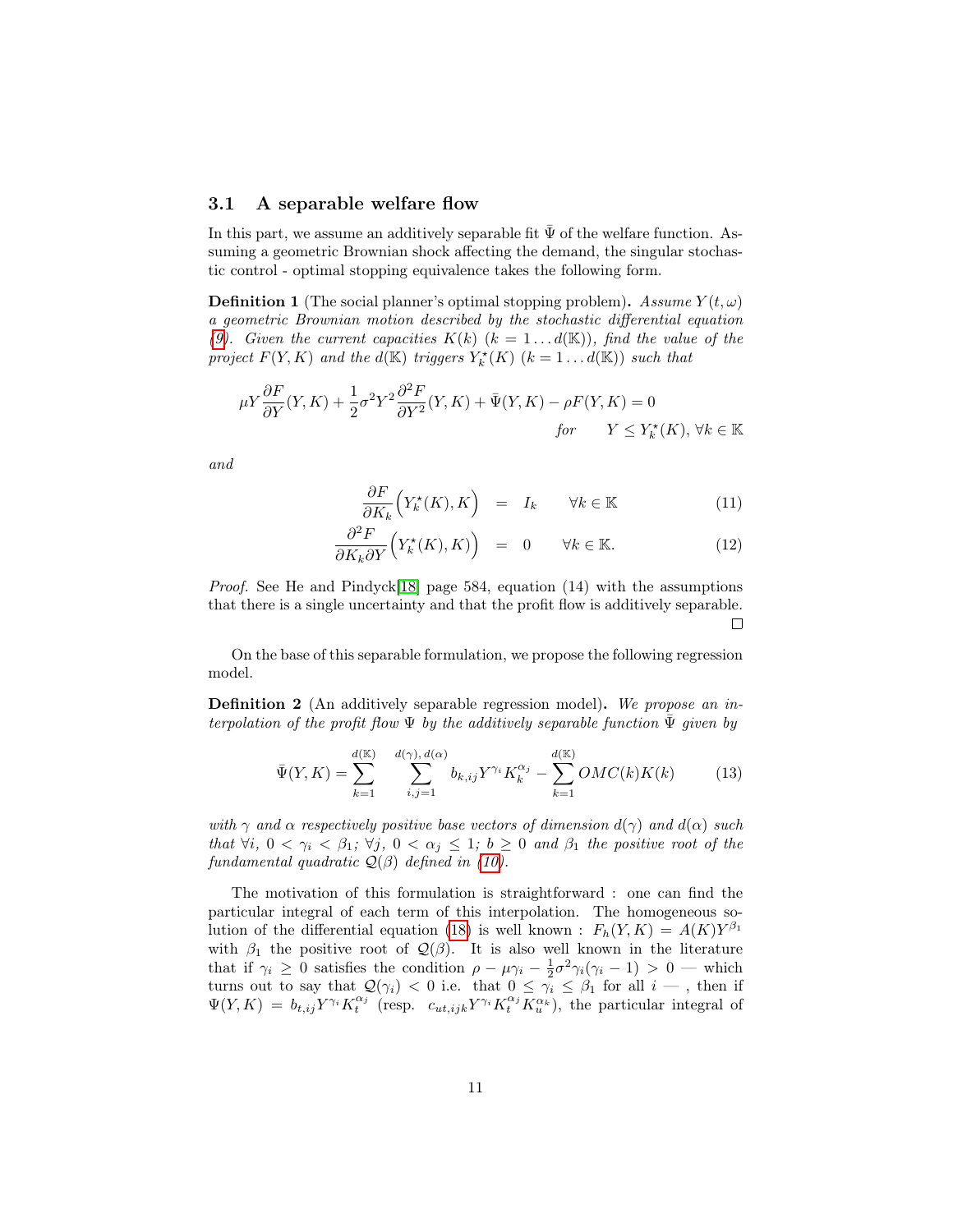[\(18\)](#page-15-0) is  $F_p(Y, K) = \overline{b}_{t,ij}(\gamma_i) Y^{\gamma_i} K_t^{\alpha_j}(\text{resp. } \overline{c}_{ut,ijk} Y^{\gamma_i} K_t^{\alpha_j} K_u^{\alpha_k})$  with

<span id="page-13-2"></span>
$$
\overline{b}_{t,ij}(\gamma_i) = \frac{b_{t,ij}}{\rho - \mu \gamma_i - \frac{1}{2} \sigma^2 \gamma_i (\gamma_i - 1)}
$$
(14)

$$
\left(\text{resp.} \quad \overline{c}_{ut,ijk}(\gamma_i) \quad = \quad \frac{c_{ut,ijk}}{\rho - \mu \gamma_i - \frac{1}{2}\sigma^2 \gamma_i (\gamma_i - 1)}\right). \tag{15}
$$

Note that it is compulsory that every power of Y is lower than  $\beta_1$ .

The solution of the Bellman partial differential equation of the generation plan is :

$$
F(Y,K) = A(K)Y^{\beta_1} + \sum_{k=1}^{d(\mathbb{K})} \sum_{i,j=1}^{d(\gamma), d(\alpha)} \overline{b}_{k,ij}(\gamma_i) Y^{\gamma_i} K_k^{\alpha_j} - \sum_{k=1}^{d(\mathbb{K})} \frac{OMC(k)K(k)}{\rho}
$$

and as the welfare flow is now additively separable, one can write :

$$
F(Y,K) = \sum_{k=1}^{d(K)} F_k(Y,K_k)
$$

with

$$
F_k(Y, K_k) = A_k(K_k)Y^{\beta_1} + \sum_{i,j=1}^{d(\gamma), d(\alpha)} \overline{b}_{k,ij}(\gamma_i)Y^{\gamma_i}K_k^{\alpha_j} - \frac{OMC(k)K(k)}{\rho}
$$

where  $F_k(Y, K_k)$  is interpreted as the value of the project to invest in technology k. The first term  $A_k(K_k)Y^{\beta_1}$  is the option value of capacity expansion in technology k and the second term  $\sum_{i,j=1}^{d(\gamma), d(\alpha)} \bar{b}_{k,ij}(\gamma_i) Y^{\gamma_i} K^{\alpha_j}_{k} - OMC(k)K(k)/\rho$  is the value of installed capital for the same technology. One can solve the problem independently for each technology (for each  $k \in \mathbb{K}$ ) : it is just the simplest case treated by Bertola[\[7\]](#page-25-4) and Pindyck[\[30\]](#page-26-2).

<span id="page-13-1"></span>Proposition 3 (Investment trigger for the separable case). The investment trigger for technology k is given by :

<span id="page-13-0"></span>
$$
\sum_{i,j=1}^{d(\gamma),\,d(\alpha)} \left\{ \alpha_j \overline{b}_{k,ij}(\gamma_i) Y^{\gamma_i} K_k^{\alpha_j - 1} \left( \frac{\beta_1 - \gamma_i}{\beta_1} \right) \right\} = I_k + \frac{OMC(k)}{\rho} \tag{16}
$$

 $\Box$ 

Proof. See Appendix [D.](#page-28-1)

Appendix [D](#page-28-1) shows that  $Y_k^*(K_k)$  defined by [\(16\)](#page-13-0) is uniquely defined as an increasing function of  $K_k$ . It is sufficient to our purpose : one is not able to find a closed form solution for  $Y_k^{\star}(K_k)$ , but in real time one can observe  $Y(t)$  and check if [\(16\)](#page-13-0) holds or not. The same Appendix provides additional conditions under which  $A(K_k)$  is well defined.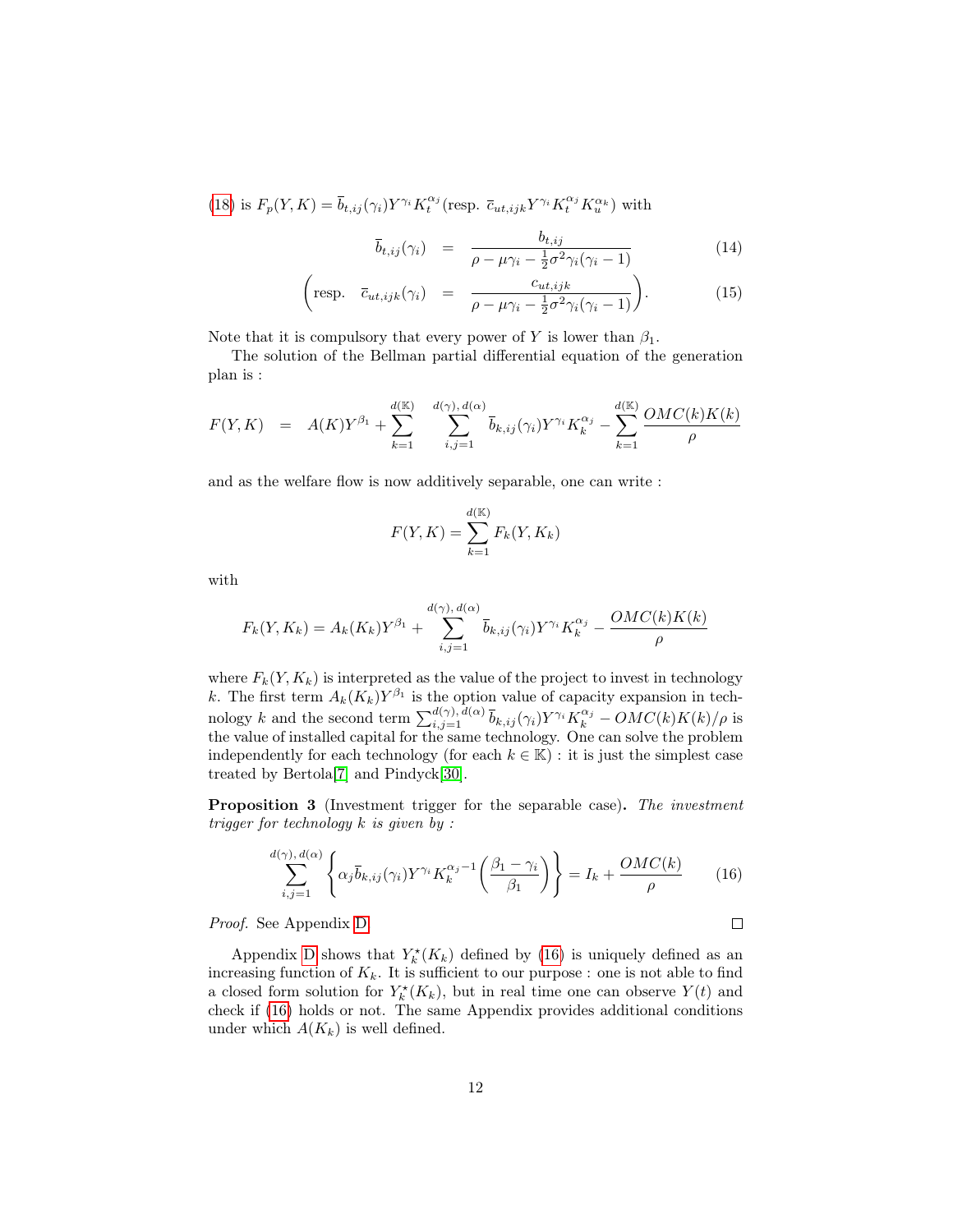One should remark for sake of completeness that though solution procedure offered in Appendix [D](#page-28-1) seems the more direct, it is not the quickest way to achieve the result. A quite sophisticate result due to Baldursson and Karatzas[\[5\]](#page-24-3) ensures myopia in competitive equilibrium. This result applied to investment opportunity in each technology would have lead directly to this solution.[19](#page-14-0)

#### 3.2 A non separable welfare flow

As a solution of a mathematical program, the profit flow is not separable : the growth option of the entire expansion plan is not the sum of individual growth option on each technology. The exercise of an investment option in a given technology actually depreciate investment options on other technologies. There is therefore a high likelihood that a precise fit of the profit flow requires a regression model with cross(interactions) terms.

Here arises a theoretical complication. If the profit flow of the singular stochastic control problem faced by the social planner is not additively separable, one has no theory to rely on. It is likely  $-$  this intuition is based on the work of Baldursson and Karatzas[\[5\]](#page-24-3) — that a singular stochastic control/optimal stopping equivalence can not emerge from this twisted case. And since myopia rely on this equivalence, it is a fortiori improbable to find out a myopia result in this context.

However, we think that practitioners use myopia as a proxy for the true optimal behavior under uncertainty, first because it can be solved in any situation, and second because it is unquestionably true in benchmark — symmetric — cases i.e. perfect competition (Leahy[\[24\]](#page-26-3) and Baldursson and Karatzas[\[5\]](#page-24-3)) and symmetric oligopolies (Grenadier[\[17\]](#page-25-5)). For these two reasons, equilibrium under myopic behavior worth's to be interested in.[20](#page-14-1)

Having in mind the use of myopia as an assumption and using known particular solution of the Bellman equation, we propose the following regression model.

<span id="page-14-2"></span>Definition 3 (A non additively separable regression model). We propose an interpolation of the profit flow  $\Psi$  by the non-additively separable function  $\overline{\Psi}$ 

<span id="page-14-1"></span><span id="page-14-0"></span><sup>&</sup>lt;sup>19</sup>The reader can check that by using Appendix [E](#page-30-0) with  $\bar{b}_{kt,ijl} = 0$  for all k, t, i, j, l.

 $^{20}$  Myopic actions as proved to be the solution in competitive industry in symmetric settings. Leahy[\[24\]](#page-26-3) proved in a single technology model that myopic behavior is optimal in perfect competition under uncertainty. In Dixit and Pindyck[\[11\]](#page-25-11) and Baldursson and Karatzas[\[5\]](#page-24-3), this result is extended to several technologies with the condition that they share a same investment cost. To our knowledge, such a result does not exist in a multi-technology setting with different investment cost.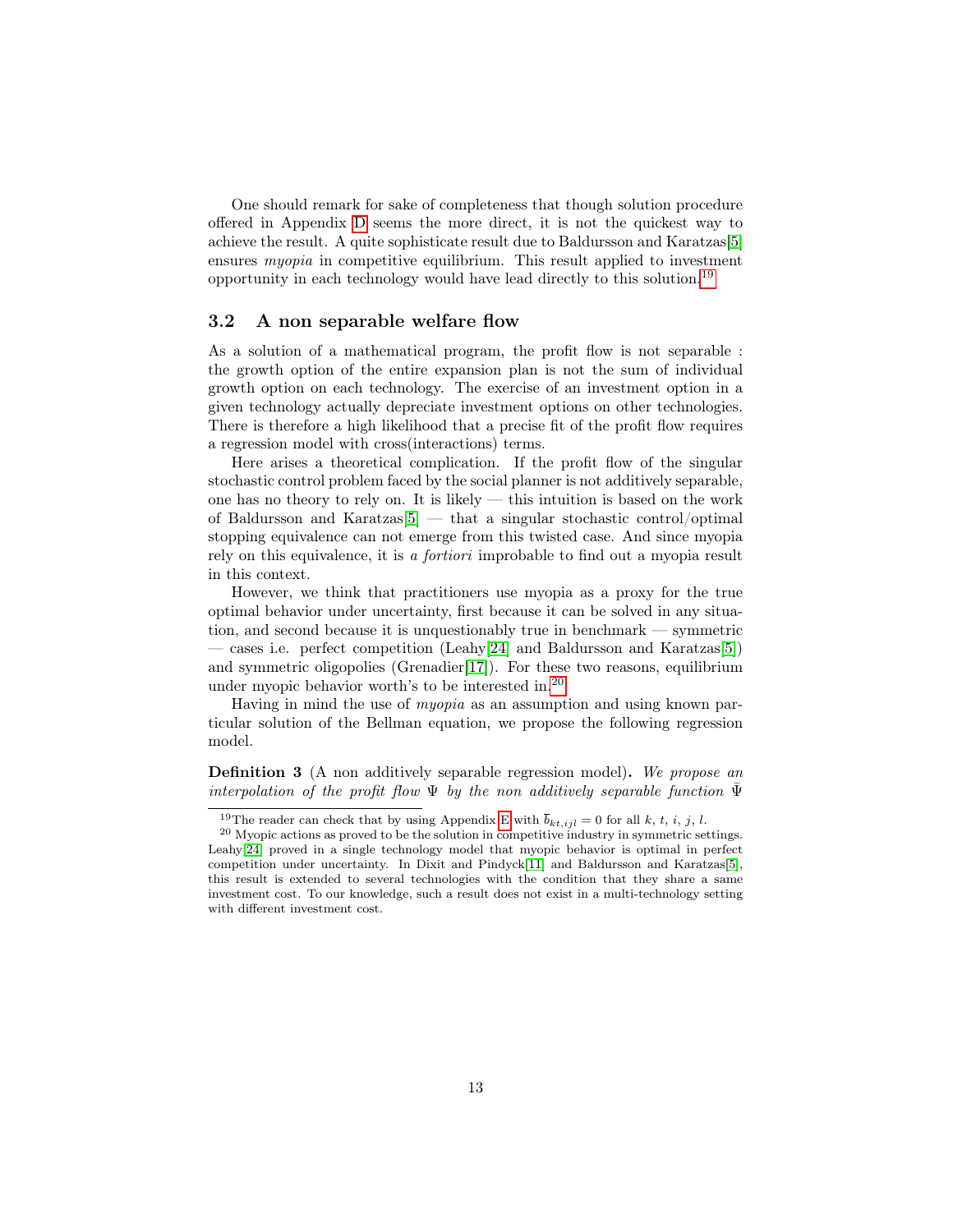given by

$$
\bar{\Psi}(Y,K) = \sum_{t=1}^{d(\mathbb{K})} \sum_{i,j=1}^{d(\gamma),d(\alpha)} b_{t,ij} Y^{\gamma_i} K_t^{\alpha_j}
$$
\n
$$
+ \sum_{\substack{t,u=1 \\ u \neq t}}^{d(\mathbb{K})} \sum_{i,j,k=1}^{d(\gamma),d(\lambda),d(\lambda)} c_{ut,ijk} Y^{\gamma_i} K_t^{\lambda_j} K_u^{\lambda_k} - \sum_{t=1}^{d(\mathbb{K})} OMC(t)K(t) \tag{17}
$$

with  $\gamma$ ,  $\alpha$  and  $\lambda$  respectively positive base vectors of dimension  $d(\gamma)$ ,  $d(\alpha)$  and  $d(\lambda)$  such that  $\forall i, 0 < \gamma_i < \beta_1; \forall j, 0 < \alpha_j \leq 1; \forall k, 0 < \lambda_k < 1;$  with the restriction that any interaction terms should pick 2 powers  $\lambda_1$  and  $\lambda_2$  such that  $\lambda_1 + \lambda_2 \leq 1$ ;  $b \geq 0$ ; and  $\beta_1$  the positive root of the fundamental quadratic  $\mathcal{Q}(\beta)$ defined in [\(10\)](#page-11-3).

The motivation of this formulation is given in motivation of Definition [2.](#page-12-0) At this stage, we make the assumption that competitive agents are myopic i.e. that they assume no future entry after their own investment. They therefore solve an optimal stopping problem on the only Y variable, assuming the industry output is fixed forever at the current level. This assumption simplifies the problem : as the future capacity is assumed static, one can find the value of the next unit as a function of the shock price process only, and find a so called myopic strategy. Each agent solves an American perpetual call on a next marginal unit, assuming that the termination value of this unit is computable — since it is assumed that no further control will be exercised in any direction — as the expectation of its future cash flows.

Definition 4 (Myopic behavior of each agent). The optimal stopping problem solved by the myopic agent is : given the current capacities in place  $K(k)$  ( $k =$ 1... $d(\mathbb{K})$ , find for each  $k \in \mathbb{K}$  the values of marginal unit sized next units  $f_k(Y)$  and triggers  $Y_k^*$  such that

<span id="page-15-0"></span>
$$
\mu Y \frac{\partial f_k}{\partial Y}(Y) + \frac{1}{2} \sigma^2 Y^2 \frac{\partial^2 f_k}{\partial Y^2}(Y) - \rho f_k(Y) = 0 \qquad \forall Y \le Y_k^\star,
$$
 (18)

and

<span id="page-15-1"></span>
$$
f(Y_k^*) = m_k(Y_k^*) - I_k \tag{19}
$$

$$
\frac{\partial f}{\partial Y}(Y_k^{\star}) = \frac{\partial m_k}{\partial Y}(Y_k^{\star})
$$
\n(20)

$$
m_k(Y) = \mathbb{E}\bigg[\int_0^{+\infty} \frac{\partial \bar{\Psi}}{\partial K_k}(Y_s, K)e^{-\rho s}ds\bigg| Y_0 = Y\bigg].\tag{21}
$$

The myopia assumption is mathematically expressed by the very definition of the function  $m_k(Y)$  in [\(21\)](#page-15-1) : it is stated as a function of the sole shock Y because  $K$  is assumed forever constant in the computation of the right hand integral. In this expression K is indeed considered as a parameter, not as a variable. Proposition [4](#page-16-0) gives optimal investment triggers under myopia assumptions.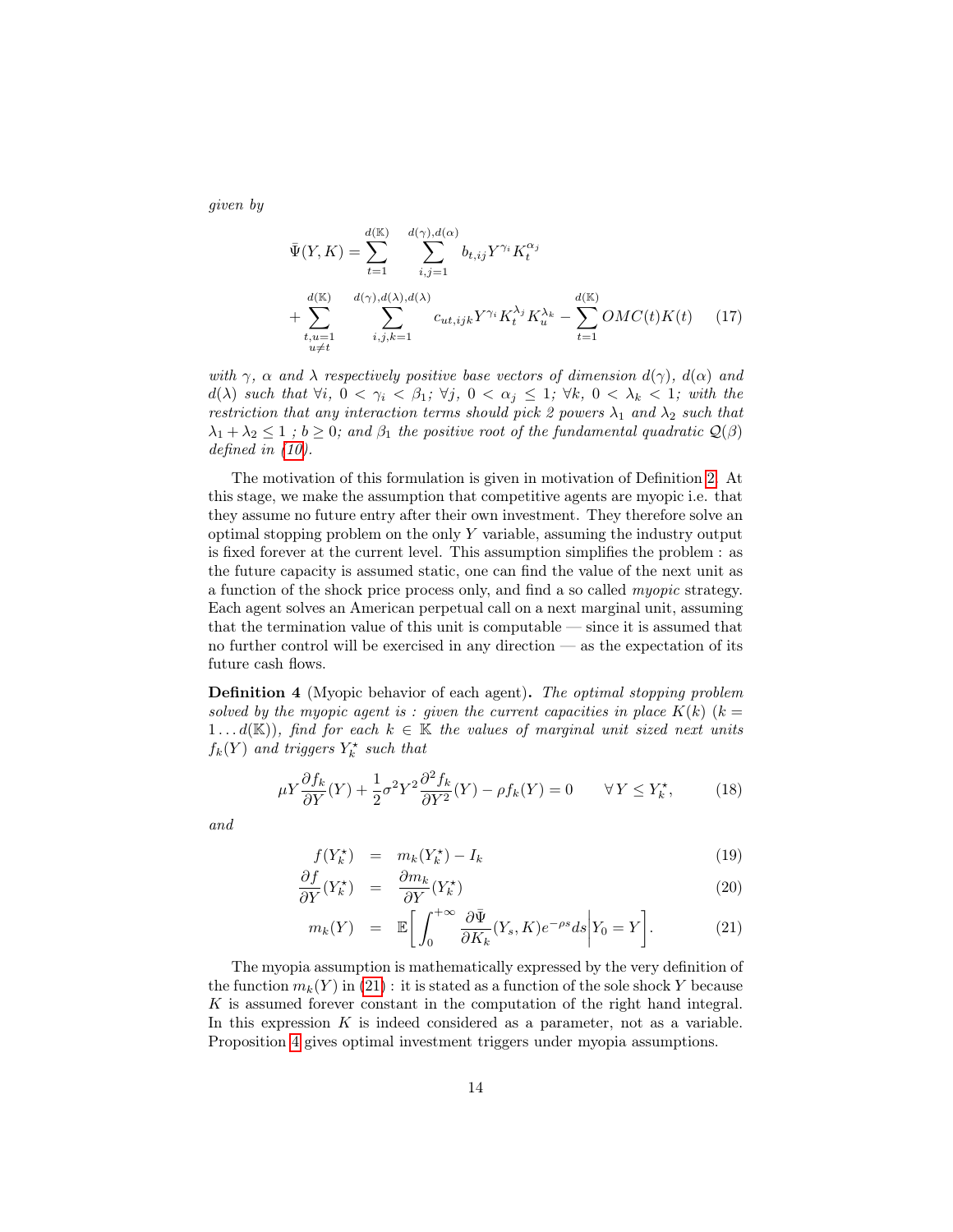<span id="page-16-0"></span>**Proposition 4.** The myopic investment trigger  $Y_k^{\star}(K)$  for technology  $k \in \mathbb{K}$ when capacities in places are  $K(k)$  is given by

$$
\sum_{i=1}^{d(\gamma)} Y^{\gamma_i} \left( \frac{\beta_1 - \gamma_i}{\beta_1} \right) \left\{ \sum_{j=1}^{d(\alpha)} \alpha_j \overline{b}_{k,ij}(\gamma_i) K_k^{\alpha_j - 1} + \sum_{\substack{t=1 \\ t \neq k}}^{d(\mathbb{K})} \sum_{j,l=1}^{d(\lambda), d(\lambda)} \lambda_k \overline{b}_{kt,ijl}(\gamma_i) K_t^{\lambda_j} K_k^{\lambda_l - 1} \right\} = I_k + \frac{OMC(k)}{\rho}.
$$
 (22)

 $\Box$ 

#### Proof. See Appendix [E.](#page-30-0)

One needs to discuss whether the choice of an additively separable welfare flow is adequate. The welfare flow solves an optimization problem. As we said earlier, a fine approximation of this welfare surely demands interaction terms, as technologies having different characteristics are not just substitutable : they may interact positively or negatively. Seen this way, it does not appear judicious to occult interaction of the formulation.

However, the separable approximation is a projection of the welfare on the space of additively separable functions. The relative error of this projection indicates how bad this approximation can be.

It is thus important to compare relative errors of both separable and non separable fits of the welfare flow : pronounced differences will show that technologies strongly interact in values, while slight differences will indicate that technologies are approximatively independent.

To give a summary of what is done so far : one can choose either to operate an additively separable regression of the welfare flow, with the disadvantage that the investment trigger one obtains for a particular technology does not depend on level of capital stock in other technologies. Or, one can look for a non additively separable regression of the welfare and assume myopia to solve the problem.

The latter supposes computation of interaction coefficients in the regression model. By increasing the number of technologies, we increase strongly the size of the constrained mean square program one needs to solve to accomplish the regression procedure. As we precisely want a model able to handle several technologies, this method will rapidly lead to a dead end.

We now propose a method to tackle this problem. Recall that myopia is optimal if the regression model is separable; and used as an assumption (motivated by the absence of decision rule, and optimality in benchmark cases) otherwise. This leads to an heuristic based on myopia and forward Monte Carlo.

## <span id="page-16-1"></span>4 Myopia and Monte Carlo : an effective algorithm

This section presents an alternative determination of the trigger by forward Monte-Carlo simulations. We first use the myopia simplification of fixing forever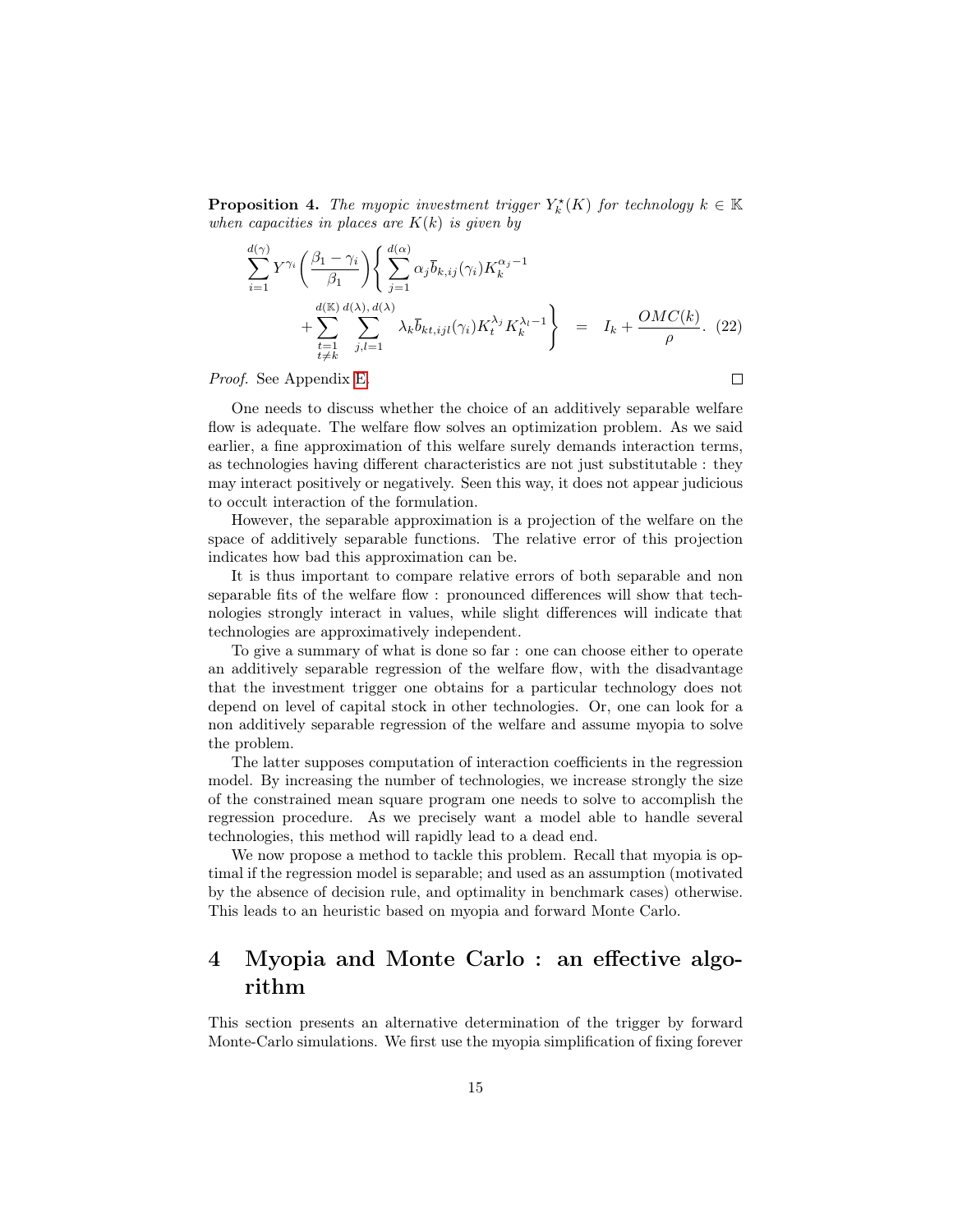capacity variables. Second, we use the fact that a natural proxy of the marginal profit  $\frac{\partial \Psi(Y,K)}{\partial K_k}$  is the sum  $\lambda_k(Y,K)$  of Lagrange multipliers  $\lambda_{k,l}(Y,K)$ ,  $l \in \mathbb{L}$  of capacity constraints  $(7)$  on  $K_k$ : this is noted

$$
\lambda_k(Y, K) \equiv \sum_{l \in \mathbb{L}} \lambda_{k,l}(Y, K) = \frac{\widehat{\partial \Psi}}{\partial K_k}(Y, K). \tag{23}
$$

(" $\lambda_k$  is used as an estimator of  $\frac{\partial \Psi}{\partial K_k}(Y, K)$ "). Note that  $\lambda_k(Y, K)$  is in  $\epsilon/NW$ y.

We explain the procedure in a few words (and without mathematical embarrassment).

1. Starting from initial capacity  $K$  and shock level  $Y$ , we generate a large number of scenarios.

For each scenario  $\omega$ , one computes the value of the marginal next unit of technology k as a numerical integral of  $\lambda_k(Y, K)$ . One obtains the marginal value  $\widehat{M_k}(Y, \omega)$ .

Averaging on  $\Omega$  brings us the value of the marginal unit  $\widehat{m_k}(Y)$ .

2. One then regress  $\widehat{m_k}(Y)$  by power functions of  $Y$ ,  $\widehat{\overline{m_k}}(Y) = \sum_{i=1}^{d(\gamma)} c_i Y^{\gamma_i}$ and solve by analytical treatment the resulting optimal stopping problem on  $Y$ .

This intuition is formalized in the following.

**Method 1.** *1. Let*  $\{Y_s\}_{0\leq s\leq T(\epsilon,\omega)}$  :  $\Omega \times \mathbb{R}^+ \to \mathbb{R}$ ,  $Y_0 = Y$ , the stochastic process affecting demand. Define the random variable  $M_k(Y): \Omega \to \mathbb{R}$  by :

<span id="page-17-1"></span>
$$
\forall \omega \in \Omega, \qquad M_k(Y)(\omega) \equiv \sum_{s=0}^{T(\epsilon, \omega)} \lambda_k(Y_s(\omega), K) e^{-\rho s} \qquad (24)
$$

$$
\left( \approx \int_0^\infty \frac{\partial \Psi}{\partial K_k}(Y_s, K) e^{-\rho s} ds \right)
$$

with  $T(\epsilon, \omega)$  choosen so that  $\sum_{t=T(\epsilon, \omega)}^{T(\epsilon, \omega)+1} |\lambda_k(Y_s(\omega), K)|e^{-\rho s} \leq \epsilon$ .

2. Generate N paths  $\omega_1, \omega_2, \ldots, \omega_N$  and note the corresponding random vec $tor(Y_s(\omega_1), \ldots, Y_s(\omega_N))_{0 \leq s \leq T(\epsilon)}$  with  $T(\epsilon) = \max(T(\epsilon, \omega_1), \ldots, T(\epsilon, \omega_N)).$ The  $M_k(Y)(\omega_i)$  form an i.i.d. sequence. The law of large numbers ensures that :

<span id="page-17-0"></span>
$$
\widehat{m_k}(Y) \equiv \mathbb{E}\left[M_k(Y)(\omega)\right] = \lim_{N \to \infty} \frac{1}{N} \sum_{j=1}^N M_k(Y)(\omega_j)
$$
(25)  

$$
\left(\approx \mathbb{E}\left[\int_0^{+\infty} \frac{\partial \Psi}{\partial K_k}(Y_s, K) e^{-\rho s} ds \middle| Y_0 \right]\right).
$$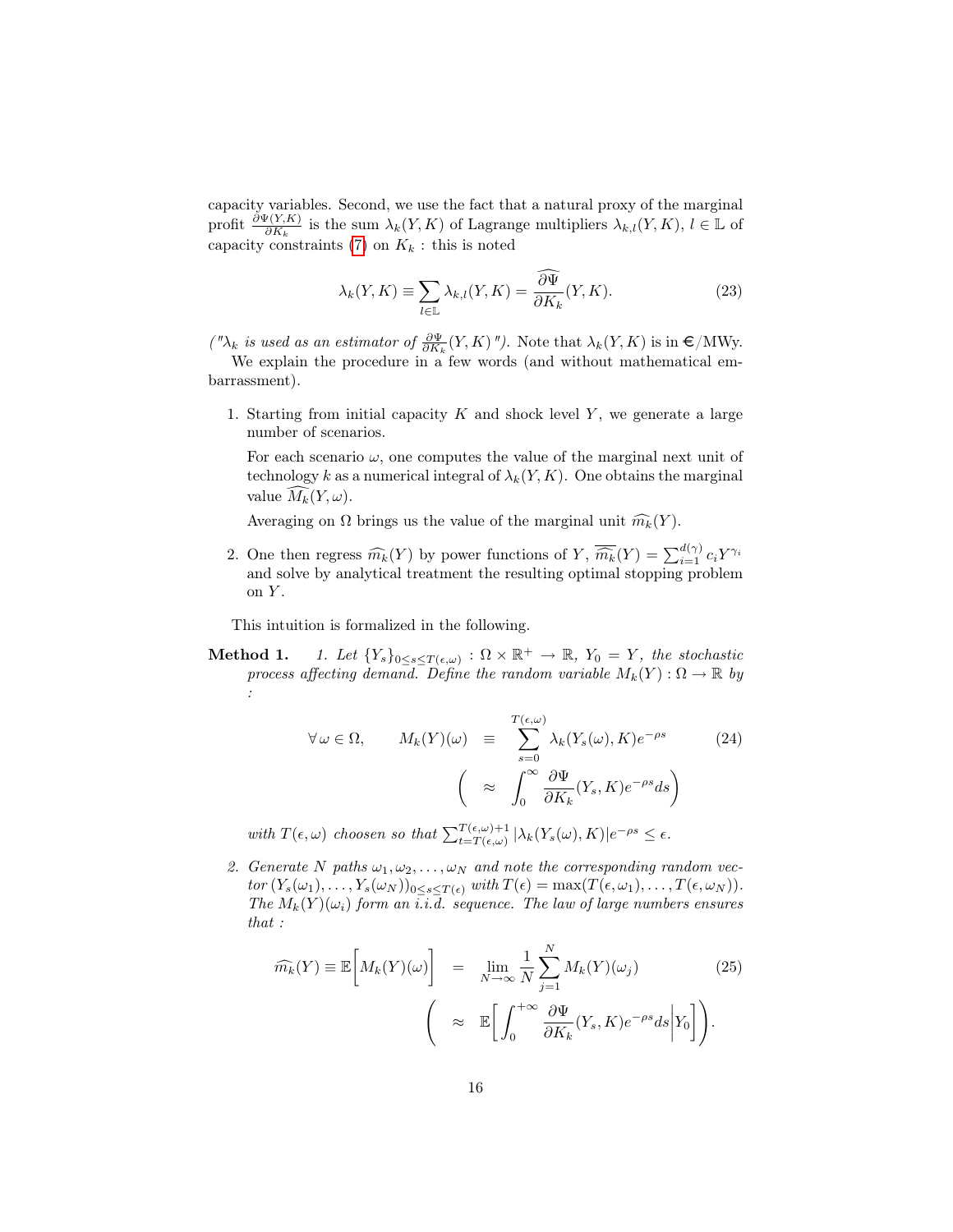3. Computes  $\widehat{m_k}(Y)$  for different Y and regress by

<span id="page-18-1"></span>
$$
\overline{\widehat{m_k}}(Y) = \sum_{i=1}^{d(\gamma)} c_i Y^{\gamma_i}
$$
\n(26)

with  $\gamma$  positive base vectors of dimension  $d(\gamma)$  such that  $\forall i, 0 < \gamma_i < \beta_1$ and  $\beta_1$  the positive root of  $\mathcal{Q}(\beta)$  defined in [\(10\)](#page-11-3). The investment trigger is the value of Y such that :

$$
\sum_{i=1}^{d(\gamma)} c_i Y^{\gamma_i} \left( \frac{\beta_1 - \gamma_i}{\beta_1} \right) = I_k + \frac{OMC(k)}{\rho}.
$$
 (27)

The finding of the last trigger only consist in using Appendix [E](#page-30-0) from equation [\(55\)](#page-31-0) to the end, having replaced (55) by  $m_k(Y) = \sum_{i=1}^{d(\gamma)} c_i Y^{\gamma_i}$ .

Again, myopia is emphasized by our notations :  $M_k(Y)$ ,  $\widehat{m_k}(Y)$  and  $\widehat{\overline{m_k}}(Y)$ are noted as sole functions of Y while (obviously)  $\lambda_k$  is a function of both Y and  $K$ . Industry capacity expansion is driven by a sequence of myopic optimal stopping problem : capital addition takes place precisely when myopic trigger for the current capacity is reached; then follows an (upward) update of capacity level, and it's a new optimal stopping problem, to be solved again under myopia.

Before we move on to an example and compare the two methods, we discuss some advantages of our new procedure.

First, instead of performing a regression on the *uncertainty*  $\otimes$  *technology* space, one just needs to regress on the uncertainty space : it is of course both mathematically and computationally slighter. We expect a sharp decrease of the regression error.

Second, note that Monte Carlo is here used to evaluate the bequest function (or terminal payoff) of the optimal stopping problem in order to apply analytic method to solve the latter. This method thus mix forward<sup>[21](#page-18-0)</sup> Monte Carlo to analytics. Besides the fact that their work only applies to option valuation in finite horizon (and not capacity expansion), this method is completely disconnected to Longstaff and Schwartz[\[26\]](#page-26-1)'s (backward) Monte Carlo method which uses entire paths matrices and compute backward directly the option value using polynomial regression as a way to estimate conditional expectation.

Third (and lastly), the procedure is very efficient by using directly Lagrange multipliers of the capacity constraints (Lagrange multipliers are provided in quasi any solver).

### 5 An example : 2 technologies

To fix ideas, we consider a capacity expansion problem with two technologies i.e.  $K \in \mathbb{R}^2$ . We choose to compare nuclear and coal; and call  $K_1$  the nuclear capacity and  $K_2$  the coal capacity. Details on technologies in electricity generations are given in Appendix [A.](#page-27-2)

<span id="page-18-0"></span> $21$  Forward Monte Carlo allows more effective parallel computations. Elaborate on this point.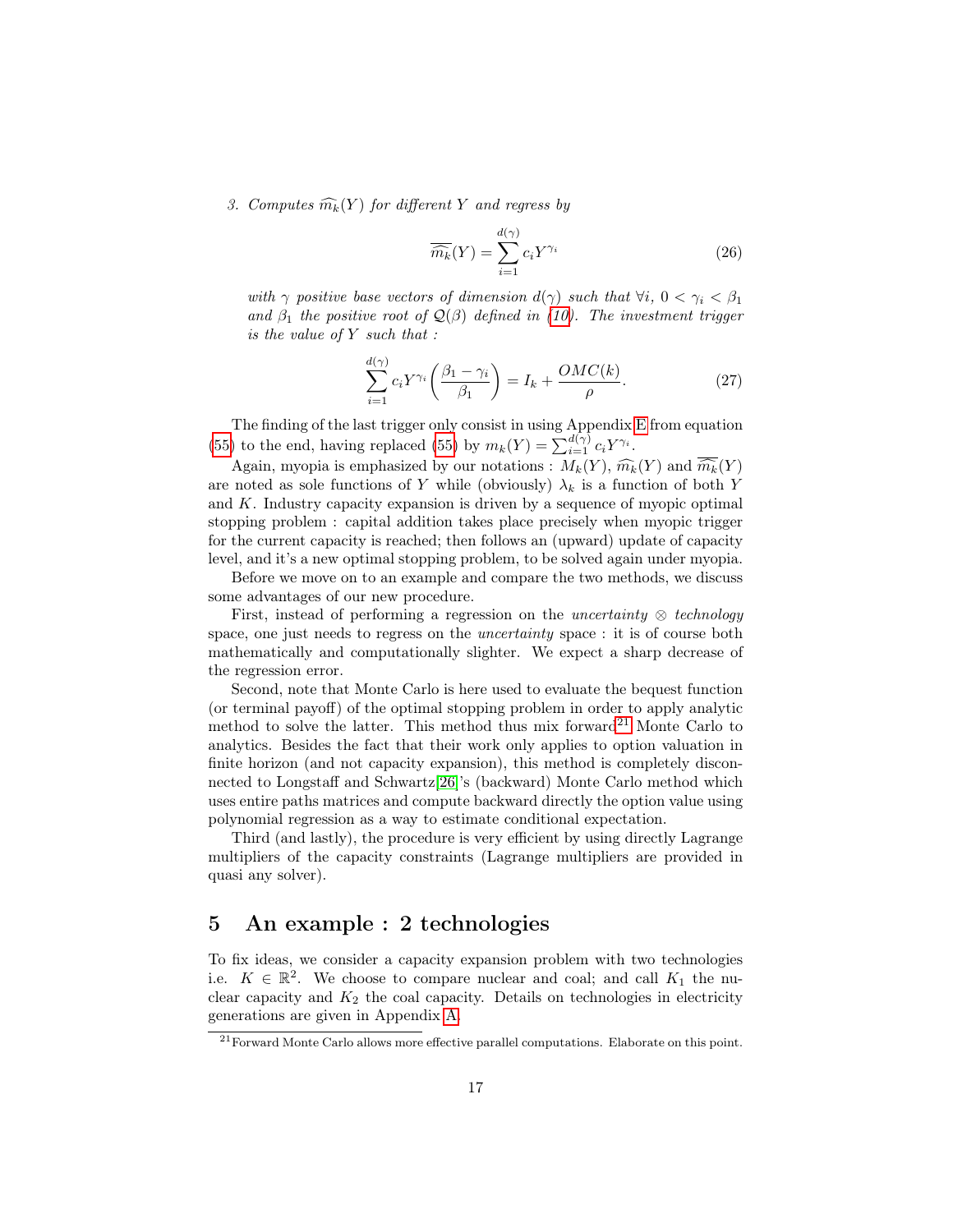The demand is splitted in 6 segments  $(d(\mathbb{L}) = 6)$  for which we give the load level (see Table [1\)](#page-19-0). Calibration is done for each load state : for state  $l$ , we use the load  $Q(l)$ , corresponding price  $P(l, Q(l))$  and elasticity  $\gamma(l)$  to find the coefficient  $A(l)$  and the slope  $b(l)$  of the demand function.

The elasticity is allowed to depend on the load state. However, for interpretation simplicity, we'll assume the same elasticity value for each load state, that is,  $\gamma(l) = \gamma$  for all l. Our base case scenario assumes  $\gamma = -0.5$ . We will observe how investment trigger reacts to elasticity variations by comparing this base case to  $\gamma = -0.35$  (low elasticity) and  $\gamma = -0.75$  (high elasticity).

| Demand Segment l                 |        |        | 3      |        |        |              |
|----------------------------------|--------|--------|--------|--------|--------|--------------|
| $\tau(l)(\mathrm{kh})$           | 0.01   | 0.04   | 0.31   | 4.4    |        |              |
| $\bar{Q}(l)(MW)$                 | 86000  | 83000  | 80000  | 60000  | 40000  | 20000        |
| $P(l, \bar{Q}(l))$ ( $\in/MWh$ ) | 300    | 60     | 55     | 40     | 30     | 20           |
| $\gamma(l)$                      | $-0.5$ | $-0.5$ | $-0.5$ | $-0.5$ | $-0.5$ | $-0.5$       |
| $A(l)$ for $Y=\overline{1}$      | 900    | 180    | 165    | 120    | 90     | 60           |
| b(l)                             | 0.0070 | 0.0014 | 0.0014 | 0.0013 | 0.0015 | $\,0.0020\,$ |

<span id="page-19-0"></span>Table 1: Demand calibration data (base case).

#### 5.1 Solution by interpolation on the  $Y \otimes K$  space

#### 5.1.1 The welfare flow

The defined optimal dispatch problem is solved<sup>[22](#page-19-1)</sup> for different values of the capacities  $K_1$  and  $K_2$  and different values of the demand shift Y. Values of the welfare for each value of  $K_1, K_2$  and Y constitute a surface in the 3 dimensional euclidian space : the welfare flow  $\Psi(Y, K_1, K_2)$  in  $\epsilon/y$ .

The Figure [3](#page-20-0) represent the welfare  $\Psi$  for  $\gamma = -0.5$  as a set of 2D surfaces parametrized by the  $Y$  value. It shows the welfare as a strictly increasing function of  $Y$ , as successive surfaces do not meet and are higher for higher demand indices. It also shows that  $\Psi$  is concave in  $K_1$  and  $K_2$ . Note however that  $\Psi$  is decreasing for large values of the capacities. This last observation is a consequence of presence of Operation and Maintenance Costs (OMC) in the optimal dispatch. Each held capacity incur at least OMCs to keep the capacity alive. For that reason, even with a zero investment cost, it would not be optimal to hold an infinite capital stock.

<span id="page-19-1"></span><sup>22</sup>We use Matlab 7.4.0 and the function quadprog.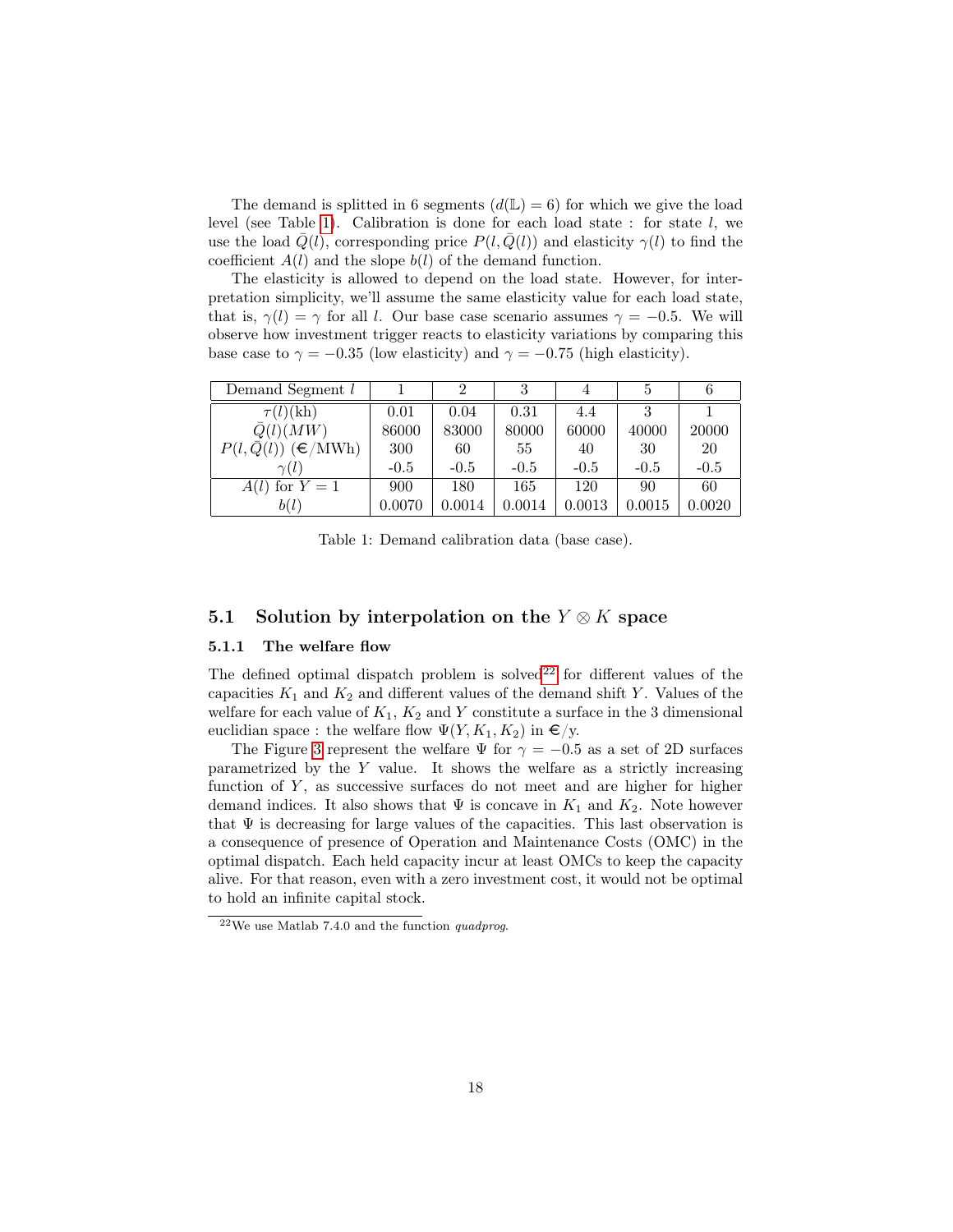

<span id="page-20-0"></span>Figure 3: The welfare function  $\Psi(Y, K_1, K_2)$  for  $(Y_1, Y_2, \ldots, Y_8) = (0.25, 0.5, \ldots, 2)$ ,  $K_1 \in [0; 150000]$  (MW) and  $K_2 \in [0; 60000]$  (MW).

#### 5.1.2 Regression of the welfare flow and triggers

We now turn to the regression problem and look for an approximation of  $\Psi(Y, K_1, K_2)$  by a function  $\bar{\Psi}(Y, K_1, K_2)$  which is  $\mathcal{C}^2$  in Y, and  $\mathcal{C}^1$  and concave in K.

Before choosing regression bases, one need to specify the demand growth rate.  $Y(t, \omega)$  is assumed to be a geometric Brownian motion i.e. to solve a stochastic differential equation  $dY = \mu_Y Y dt + \sigma_Y Y dB_t$  having parameters  $\mu_Y =$ 0.2 and  $\sigma_Y = 0.03$ . We fix the discount rate to  $\rho = 0.1$ . With this set up, the positive root of the fundamental quadratic [\(10\)](#page-11-3) is easily computed : one finds  $\beta_1 = 4.62.$ 

We use the additive regression model given by equation [\(13\)](#page-12-1) and set  $\gamma =$  $(1, 2, 3, 4, 4.5) \in \mathbb{R}^5$  (the only constraint on  $\gamma$  being that it's maximum is under  $(\beta_1), \ \alpha = (0.25, 0.5, 0.75, 1) \in \mathbb{R}^4 \text{ and } \lambda = (0.1, 0.2, 0.3, 0.4, 0.5) \in \mathbb{R}^5.$  The regression is achieved using a least square constrained program : regression coefficients are restricted to be positive to ensure that the fit  $\bar{\Psi}$  is a concave function.<sup>[23](#page-20-1)</sup>

After the regression, it remains to solve numerically the nonlinear one di-mensional trigger equation.<sup>[24](#page-20-2)</sup>

The two steps of generating the welfare  $\Psi$  and performing the regression have been done for  $\gamma = 0.5$  (base case) and  $\gamma = 0.35, 0.75$ . Results are presented in the next subsection.

<span id="page-20-1"></span> $\overline{^{23}\text{We}}$ use Matlab 7.4.0 and the function lsqnonneg.

<span id="page-20-2"></span> $^{24}$ On Matlab 7.4.0, one uses fzero.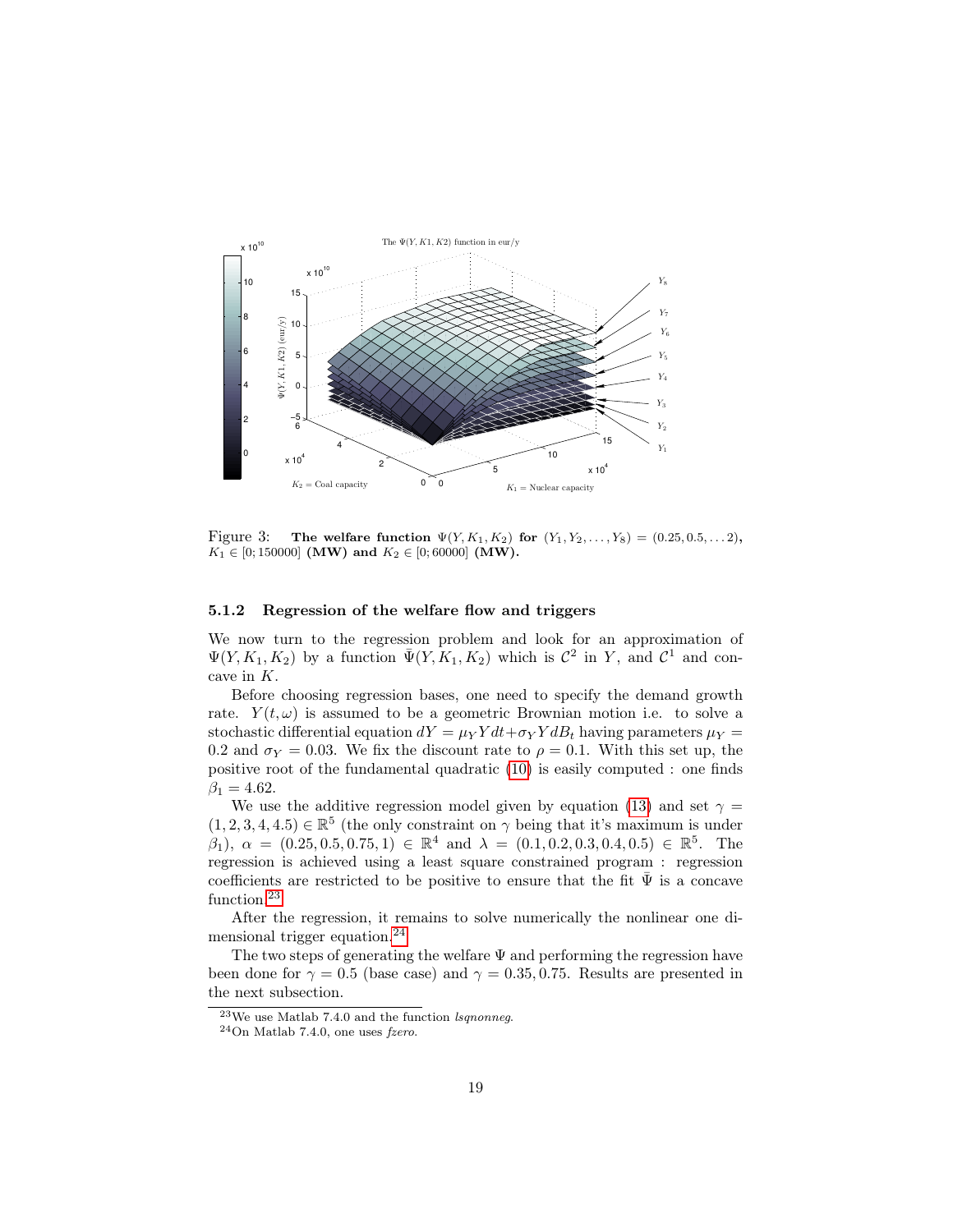|                                                                                     | $\gamma = 0.5$   $\gamma = 0.35$   $\gamma = 0.75$ |  |
|-------------------------------------------------------------------------------------|----------------------------------------------------|--|
| <b>Rel. Error (separable)</b> $\boxed{11.61\%}$ $\boxed{12.23\%}$ $\boxed{10.98\%}$ |                                                    |  |

<span id="page-21-0"></span>Table 2: Relative Errors for separable and non separable cases.

#### 5.1.3 Results

Note that the relative error obtained for the separable regression model available in Table [2,](#page-21-0) giving all output data for this part on interpolation on the  $Y \otimes K$  space — is at best 10%. This passable result suggests either to affine the base, or to move from a non separable to a separable regression model.

Figure [4](#page-21-1) displays investment triggers for additively separable regression model. Separable regression assumes that technologies are independent. For that reason, one can plot investment trigger for nuclear (resp. coal) as a only function of level of installed nuclear (resp. coal) units. It is visible on this graph that, for the three elasticities scenarios, nuclear will be the preferred technology (investment triggers for nuclear are lower). One also verifies that the trigger is an increasing function of the elasticity level : for a fixed demand level, the more consumption is sensitive to price increases, the less will the marginal value of the next unit be important; it implies later investment.



<span id="page-21-1"></span>Fig. 4: Investment triggers for the separable regression. Nuclear is the preferred technology, and higher elasticities implies a higher value of the option to wait.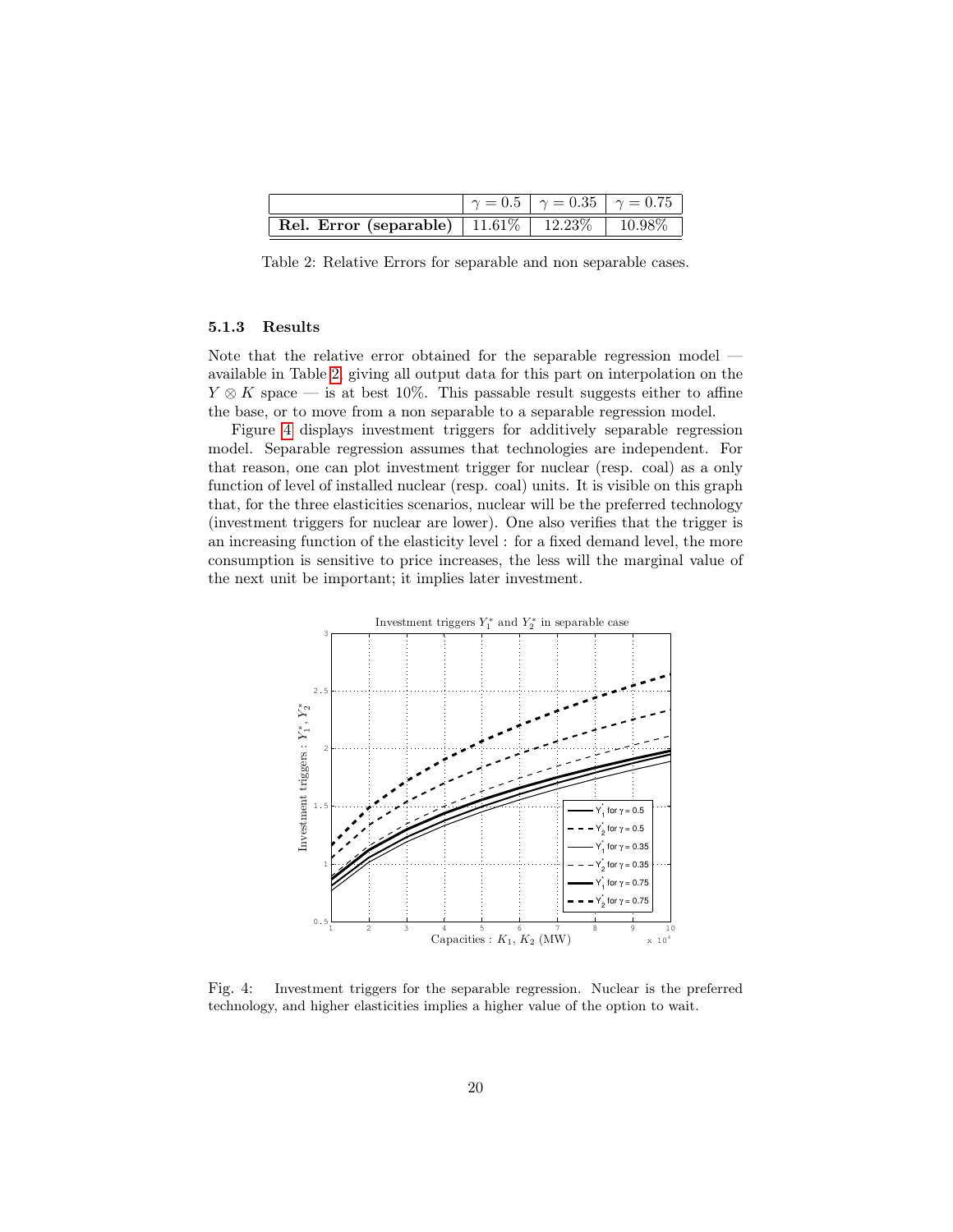|                | $K_2(MW)$ |        |        |  |
|----------------|-----------|--------|--------|--|
|                | 10000     | 20000  | 30000  |  |
| 10000          | 0.0211    | 0.0170 | 0.0164 |  |
| 20000          | 0.0335    | 0.0279 | 0.0220 |  |
| 30000<br>$K_1$ | 0.0395    | 0.0255 | 0.0295 |  |
| 40000<br>(MW)  | 0.0413    | 0.0377 | 0.0334 |  |
| 50000          | 0.0462    | 0.0507 | 0.0390 |  |
| 60000          | 0.0477    | 0.0474 | 0.0354 |  |

Table 3: Relative errors in the regression  $\overline{\widehat{m_1}}(Y)$  of  $\widehat{m_1}(Y)$ .

<span id="page-22-0"></span>

|       |       | $K_2(MW)$ |        |        |  |
|-------|-------|-----------|--------|--------|--|
|       |       | 10000     | 20000  | 30000  |  |
|       | 10000 | 0.0678    | 0.0662 | 0.0649 |  |
|       | 20000 | 0.0681    | 0.0693 | 0.0628 |  |
| $K_1$ | 30000 | 0.0656    | 0.0550 | 0.0634 |  |
| (MW)  | 40000 | 0.0659    | 0.0757 | 0.0699 |  |
|       | 50000 | 0.0643    | 0.0616 | 0.0526 |  |
|       | 60000 | 0.0479    | 0.0545 | 0.0625 |  |

<span id="page-22-1"></span>Table 4: Relative errors in the regression  $\overline{\widehat{m_2}}(Y)$  of  $\widehat{m_2}(Y)$ .

### 5.2 Regression on the Y space only. Analytics - Monte Carlo.

We now treat the capacity expansion problem using the alternative numerical method described in Section [4.](#page-16-1)

For given initial capacities and initial demand shock  $Y_0 = Y = 1$ , we conducted  $N = 30$  (See [\(25\)](#page-17-0)) forward simulations, using  $\epsilon = 0.01$  as stopping condition in the valuation of  $\widehat{M_k}$  (See [\(24\)](#page-17-1)). We then regressed the marginal unit  $\widehat{m_k}$  using the base  $\gamma = (0.25, 0.5, \dots 3)$  in [\(26\)](#page-18-1).

Table [3](#page-22-0) and Table [4](#page-22-1) show respectively relative errors in regressions of  $\overline{\widehat{m_1}}(Y)$ and  $\overline{\widehat{m_2}}(Y)$ . A comparison with Table [2](#page-21-0) show that — compare to global regression —, our method allow a better precision at the regression level. It is normal : the latter only needs to regress on the  $Y$  variable.<sup>[25](#page-22-2)</sup>

Figure [5](#page-23-0) and Figure [6](#page-23-1) give investment triggers  $Y_1^*(K_1, K_2)$  and  $Y_2^*(K_1, K_2)$ for respectively nuclear and coal investment. For each technology, the investment trigger is increasing in all type of installed capacity : not only it is in-

<span id="page-22-2"></span><sup>&</sup>lt;sup>25</sup> One may think that a proper analyze should compare the relative error of global regression with the combined error of forward Monte Carlo with regression on the single uncertainty axis. It would not be true, as — in theory, by letting  $N$  goes to infinity — Monte Carlo gives us the expectancy with an arbitrary big precision (the sample average converges almost surely to the expected value). In practice, Monte Carlo gives the mean value with a good precision relatively fast  $(N = 100)$ , so our method will remain the most accurate.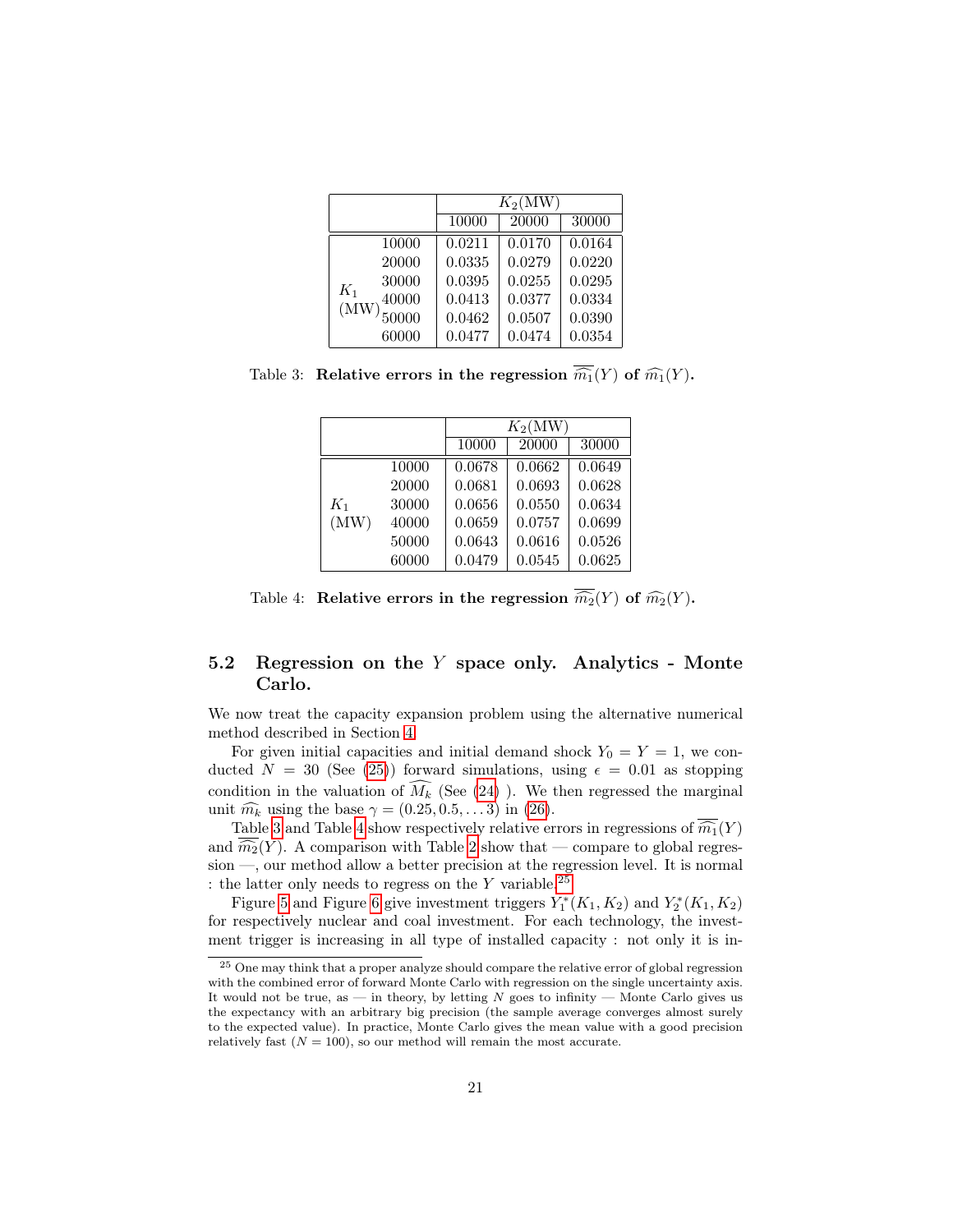creasing in capital stock of his own type, but also in capital stock for other technologies. Note that this simple — and intuitive — characteristic of investment does not appear with additively separable regression and cannot appear in a model considering the price process as exogenous.



<span id="page-23-0"></span>Fig. 5: Investment triggers for nuclear combining analytics and forward Monte Carlo.



<span id="page-23-1"></span>Fig. 6: Investment triggers for coal combining analytics and forward Monte Carlo.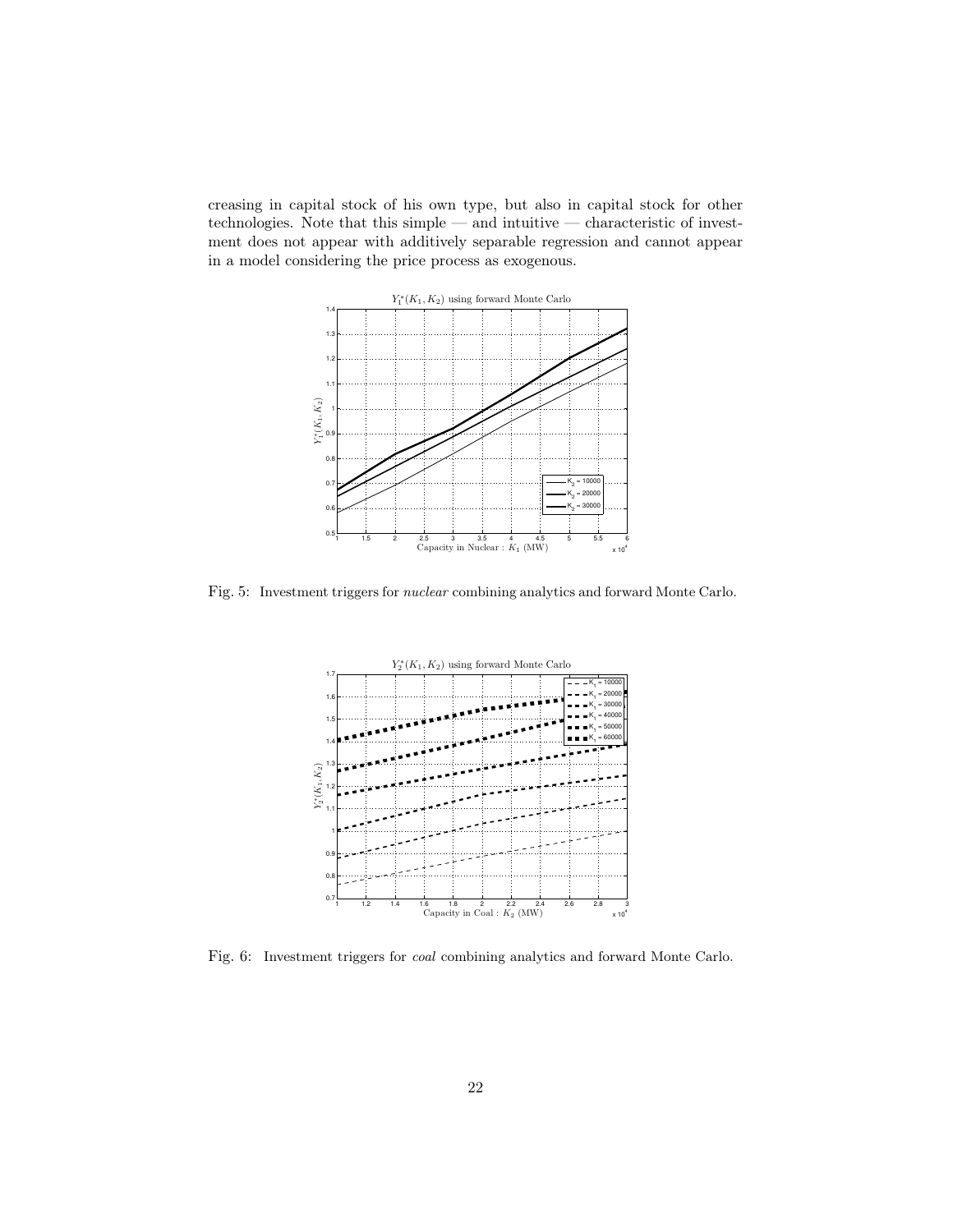### 6 Conclusion

This paper proposes a capacity expansion model for competitive power market. Considering uncertainties and important capital intensiveness in this sector, real options theory is a necessary tool in the determination of appropriate investment behavior. We use a stylized model to make the price process endogenous : such capacity expansion models are scarce regarding investment in power assets. This paper tries to fill this gap while recent restructuring brought serious fear of boom and bust cycles in construction of power capacities.

Besides being original for the reason we just mentioned, our model differ at least in two ways of the closest work it is related with (Leahy[\[24\]](#page-26-3)) : first, one uses optimal dispatch to compute the welfare flow of the social planner; second, our model uses several technologies that may also differ by their investment cost.

This next point forces us to fit our welfare flow by convenient analytical forms. At this stage, a solution can be obtained by assuming a separable regression model or by resorting on an assumption of myopia. This second option is discussed and motivated : myopia is in general the observed behavior.

We moreover provide a faster and more accurate method to apply myopia numerically : we combine forward Monte Carlo simulations and free boundary problems to get investment criteria more efficiently. This method is promising : it can be used anytime we use myopia on a capacity generation plan; or for pricing perpetual American options on any complex physical asset, with underlyings given by any stochastic process one can think of for which standard real options theory provides a trigger.

### References

- <span id="page-24-0"></span>[1] ABADIE, L. M., AND CHAMORRO, J. M. European co<sub>2</sub> prices and carbon capture investments. Energy Economics 30, 6 (november 2008), 2992 – 3015.
- <span id="page-24-1"></span>[2] ABADIE, L. M., AND CHAMORRO, J. M. Valuing flexibility : the case of an integrated gasification combined cycle power plant. Energy Economics 30, 4 (July 2008), 1850 – 1881.
- <span id="page-24-2"></span>[3] ABADIE, L. M., AND CHAMORRO, J. M. Monte carlo valuation of natural gas investments. Review of Financial Economics 18, 1 (January 2009), 10 – 22.
- <span id="page-24-4"></span>[4] AGUERREVERE, F. L. Equilibrium investment strategies and output price behavior : A real-options approach. The Review of Financial Studies 16, 4  $(2003), 1239 - 1272.$
- <span id="page-24-3"></span>[5] Baldursson, F. M., and Karatzas, I. Irreversible investment and industry equilibrium. Finance and stochastics 1 (1997),  $69 - 89$ .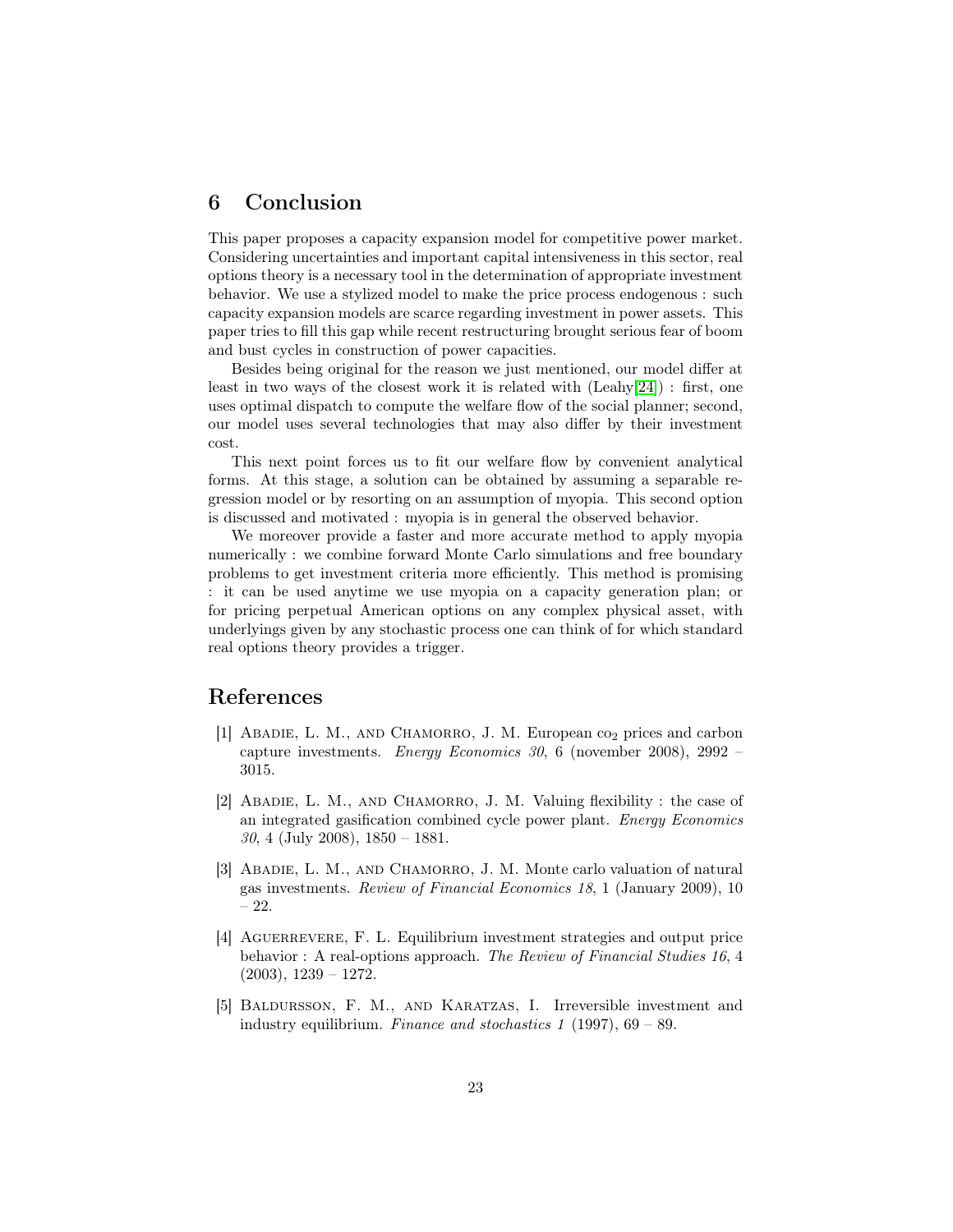- <span id="page-25-6"></span>[6] Bernanke, B. S. Irreversibility, uncertainty, and cyclical investment. Quarterly Journal of Economics 98 (1983), 85 –106.
- <span id="page-25-4"></span>[7] Bertola, G. Irreversible investment. Unpublished working paper (later published in Research in Economics in 1998), Princeton University, 1989.
- <span id="page-25-7"></span>[8] Brennan, M. J., and Schwartz, E. S. Evaluating natural resource investments. Journal of Business 58, 2 (April 1985),  $135 - 157$ .
- <span id="page-25-9"></span>[9] Bunn, D. W., and Larsen, E. R. Sensitivity of reserve margin to factors influencing investment behavior in the electricity market of england and wales. *Energy Policy 20* (1992),  $420 - 429$ .
- <span id="page-25-10"></span>[10] Bunn, D. W., and Larsen, E. R. Systems Modeling for Energy Policy. New York : Wiley, 1997.
- <span id="page-25-11"></span>[11] DIXIT, A. K., AND PINDYCK, R. S. Investment under Uncertainty. Princeton University Press, January 1994.
- <span id="page-25-12"></span>[12] Ehrenmann, A., and Smeers, Y. Energy only, capacity market and security of supply. a stochastic equilibrium analysis. CORE Discussion Paper 2008/07. Université catholique de Louvain, Belgium, 2008.
- <span id="page-25-0"></span>[13] FLETEN, S.-E., AND NÄSÄKKÄLÄ, E. Gas-fired power plants : investment timing, operating flexibility and  $\infty_2$  capture. Working Paper 04-03, Department of industrial economics and technology managment, Norwegian University of Science and Technology., 2004.
- <span id="page-25-1"></span>[14] FLETEN, S.-E., AND NÄSÄKKÄLÄ, E. Flexibility and technology choice in gas fired power plant investments. Review of Financial Economics 14, 3-4  $(2005), 371 - 393.$
- <span id="page-25-8"></span>[15] FORD, A. System dynamics and the electric power industry. System Dynamics Review 13, 1 (1997), 57 – 85.
- <span id="page-25-2"></span>[16] GARDNER, D., AND ZHUANG, Y. Valuation of power generation assets : A real options approach. Algo Research Quarterly 3, 3 (December 2000), 9 – 20.
- <span id="page-25-5"></span>[17] Grenadier, S. Option exercice games : an application to the equilibrium investment strategies of firms. Review of financial studies 15, 3 (2002), 691 – 721.
- <span id="page-25-3"></span>[18] He, H., and Pindyck, R. S. Investments in flexible production capacity. Journal of economic dynamics and control, 16 (August 1992).
- <span id="page-25-13"></span>[19] Joskow, P. L. Competitive electricity markets and investment in new generating capacity. Center for energy and environmental policy research note. M.I.T. (2006).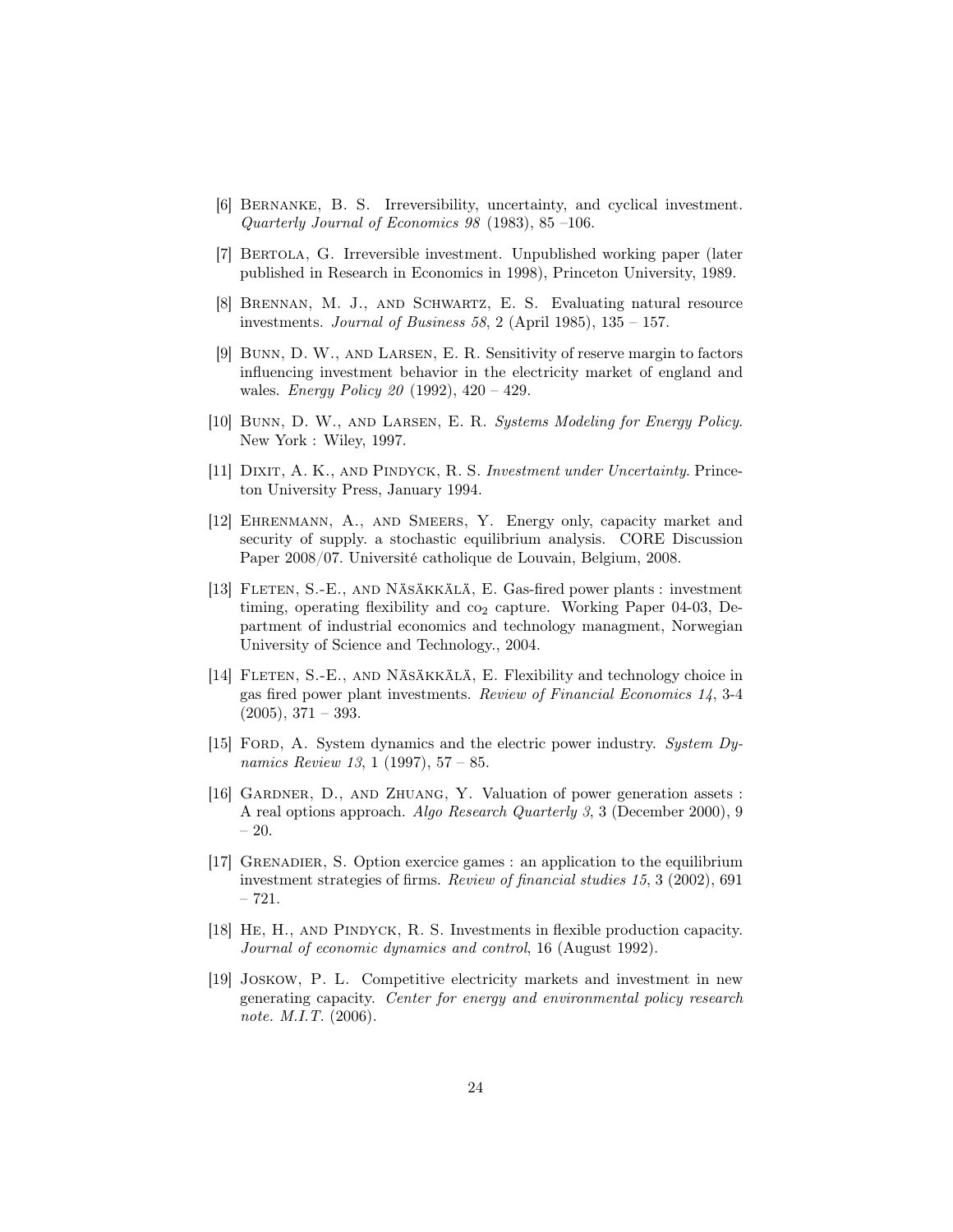- <span id="page-26-11"></span>[20] Karatzas, I., and Shreve, S. E. Connections between optimal stopping and singular stochastic control i. monotone follower problems. SIAM Journal of Control and Optimization 22, 6 (November 1984), 856 – 877.
- <span id="page-26-12"></span>[21] Karatzas, I., and Shreve, S. E. Connections between optimal stopping and singular stochastic control ii : Reflected follower problems. SIAM Journal of Control and Optimization 23, 3 (May 1985), 433 – 451.
- <span id="page-26-13"></span>[22] Karoui, N. E., and Karatzas, I. Integration of the optimal risk in a stopping problem with absorption, 1989.
- <span id="page-26-5"></span>[23] Kester, C. Today's options for tomorrow's growth. Harvard Business Review (1984).
- <span id="page-26-3"></span>[24] Leahy, J. Investment in competitive equilibrium : the optimality of myopic behavior. Quaterly journal of economics (1993).
- <span id="page-26-9"></span>[25] LIJESEN, M. G. The real-time price elasticity of electricity. Energy Economics, 29 (2007),  $249 - 258$ .
- <span id="page-26-1"></span>[26] LONGSTAFF, F. A., AND SCHWARTZ, E. S. Valuing american options by simulation : A simple least-squares approach. The Review of Financial Studies 14, 1 (Spring 2001), 113 – 147.
- <span id="page-26-8"></span>[27] LUCAS, R. E., AND PRESCOTT, E. C. Investment under uncertainty. Econometrica 39, 5 (1971), 659 – 681.
- <span id="page-26-6"></span>[28] McDonald, R. L., and Siegel, D. R. The value of waiting to invest. The Quarterly Journal of Economics 101, 4 (1986), 707–728.
- <span id="page-26-4"></span>[29] Myers, S. Determinants of corporate borrowing. Journal of Financial Economics (1977).
- <span id="page-26-2"></span>[30] PINDYCK, R. S. Irreversible investment, capacity choice, and the value of the firm. American Economic Review, 79 (December 1988), 969 – 985.
- <span id="page-26-14"></span>[31] Pindyck, R. S. Investment of uncertain cost. Journal of Financial Economics (1993).
- <span id="page-26-15"></span>[32] RISTO, T., AND AIJA, K. Comparison of electricity generation costs. Tech. rep., 2008.
- <span id="page-26-0"></span>[33] SIDDIQUI, A., AND FLETEN, S.-E. How to proceed with the thorium nuclear technology : a real options analysis. Working paper, Norwegian University of Science and Technology., February 2008.
- <span id="page-26-10"></span>[34] SMEERS, Y. How well can one measure market power in restructured electricity systems? CORE discussion paper 2005/50 - Université catholique de Louvain, Belgium, May 2005.
- <span id="page-26-7"></span>[35] STOFT, S. Power System Economics. IEEE Press, 2002.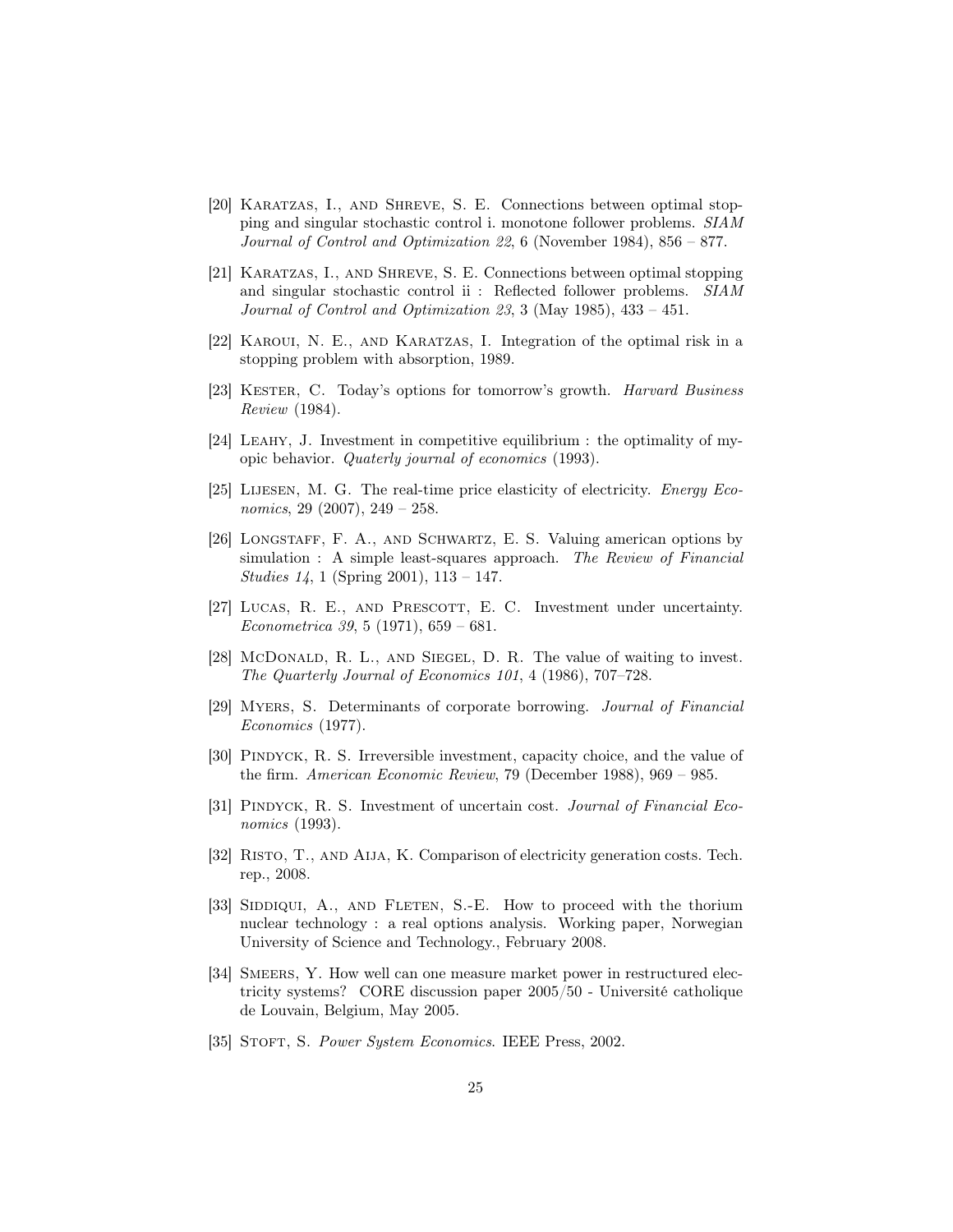<span id="page-27-0"></span>[36] Tseng, C.-L., and Barz, G. Short-term generation asset valuation : A real options approach. Operations Research 50, 2 (March – April 2002), 297 – 310.

# Appendices

## <span id="page-27-2"></span>A The 4 main technologies

We use 4 technologies in our model. Main features on these technologies are given in Table  $5.^{26}$  $5.^{26}$  $5.^{26}$ 

| Technology                        | Nuclear | Coal   | CCGT   | OCGT   |
|-----------------------------------|---------|--------|--------|--------|
| Indice                            |         | 9      |        |        |
| O. & M. Cost $(\epsilon/MWh)$     | 10      |        | 5      | 5      |
| Fuel Cost $(\epsilon/\text{MWh})$ | 5       | 25.714 | 37.241 | 55.385 |
| Emission Cost $(\epsilon/MWh)$    |         | 18.729 | 7.994  | 14.012 |
| Marginal Cost $(\epsilon/MWh)$    | 15      | 52.443 | 50.236 | 74.397 |
| Fix Cost $(\epsilon/MWh)$         | 18.62   | 10.65  | 5.74   | 3.28   |

<span id="page-27-3"></span>Table 5: Generation technologies

O.&M. is for Operation and Maintenance cost. These prices are based on input costs of respectively 3 and 6  $\epsilon$ /GJ for the coal and the gas; 1.85  $\epsilon$ /MWh for the nuclear input; and finally 23  $\epsilon$ /t of CO<sub>2</sub>. The real discount rate we use is 5 %.

## <span id="page-27-1"></span>B Proof of Proposition [1](#page-9-5)

Indeed, rewriting Problem [1](#page-8-0) as a minimization, one can write

<span id="page-27-5"></span>
$$
\Psi(Y,K) + \sum_{k \in \mathbb{K}} OMC(k)K(k) \equiv -\min_{q} \sum_{l \in L} \tau(l) \left\{ \sum_{k \in \mathbb{K}} c(k)q(k,l) - \int_{0}^{Q(l)} P(Y,q,l)dq \right\} (28)
$$

$$
\text{s.t.} \quad 0 \le q(k, l) \le K(k) \qquad \forall k, \forall l \tag{29}
$$

$$
\text{s.t.} \quad \sum_{k \in \mathbb{K}} q(k, l) = Q(l) \qquad \forall l. \tag{30}
$$

We note that [\(28\)](#page-27-5) is the minimization of a convex function subject to two convex constraints [\(29\)](#page-27-5) and [\(30\)](#page-27-5). Standard optimization theory guarantees that the objective cost function at the optimum is convex with respect to the constraint vector  $K$  i.e. that  $\Psi(Y, K)$  is concave in K.

<span id="page-27-4"></span><sup>26</sup>Costs are given in Risto and Aija[\[32\]](#page-26-15). One may also consult Joskow[\[19\]](#page-25-13) and Stoft[\[35\]](#page-26-7) for the computation of the fix costs.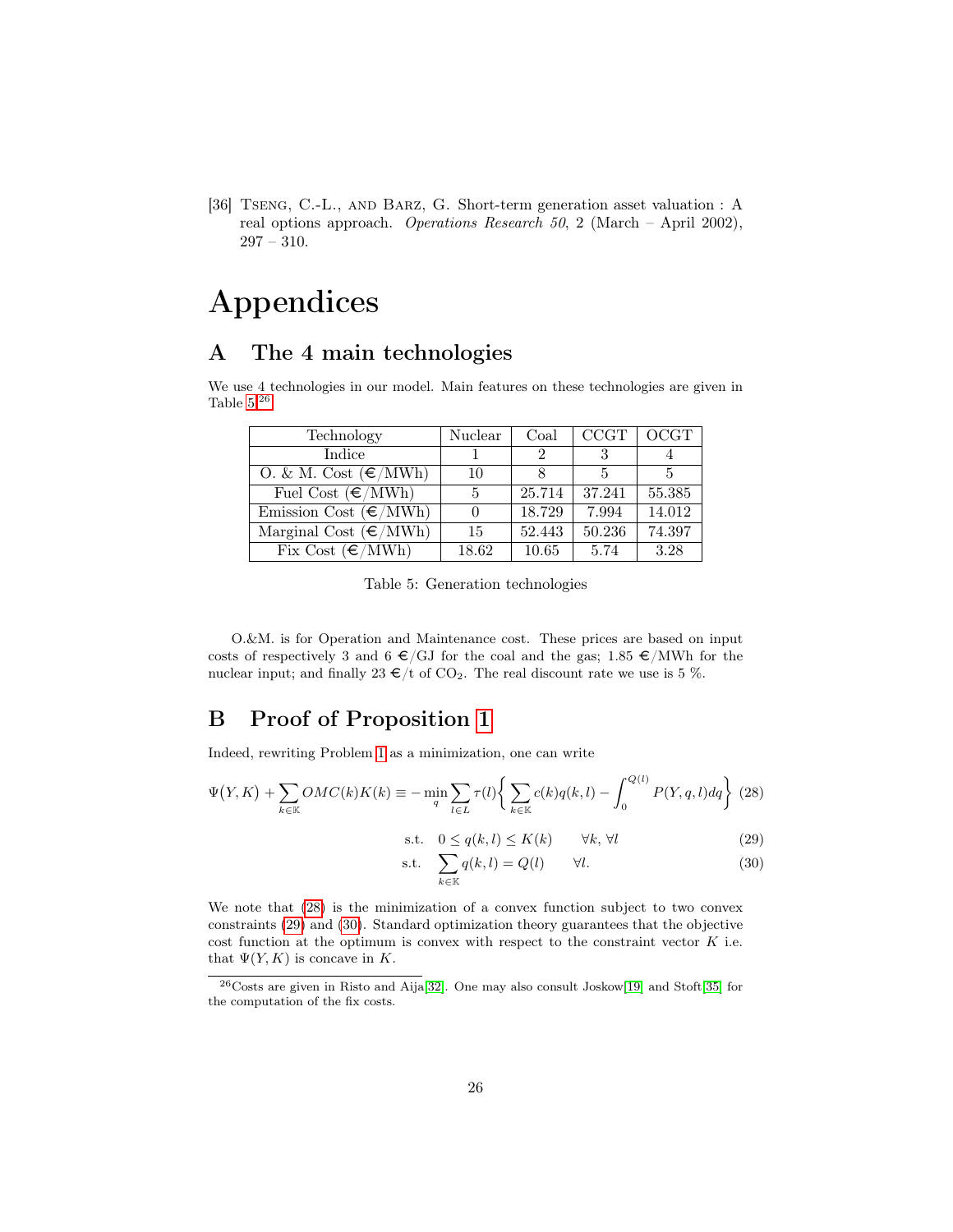## <span id="page-28-0"></span>C Proof of Proposition [2](#page-9-3)

That  $\bar{\Psi}(Y,K)$  is  $\mathcal{C}^2$  in Y is a necessary condition for the function  $F(Y,K)$  to be  $\mathcal{C}^2$ in  $\boldsymbol{Y}$  in order to apply the Ito formula.

That  $\bar{\Psi}(Y,K)$  is  $\mathcal{C}^1$  in K is a necessary condition for the function  $F(Y,K)$  to be  $\mathcal{C}^1$  in K in order to solve the value matching [\(11\)](#page-12-2).

For this expansion planning problem to make sense, the Bellman function  $F(Y, K)$ has to be concave in K for all  $Y \in \mathbb{R}^+$ . It is the case (see e.g. Bertola<sup>[\[7\]](#page-25-4)</sup>) if the immediate welfare flow  $\bar{\Psi}(Y, K)$  is a concave function of K.

We now turn to the conditions under which the problem of maximizing the total surplus is equivalent to the research of the competitive equilibrium. These conditions are stated in Leahy[\[24\]](#page-26-3).

- <span id="page-28-2"></span>1. The investment projects are infinitely divisible.
- <span id="page-28-3"></span>2. The cost function do not offer increasing return to scale.
- <span id="page-28-4"></span>3. The welfare flow  $\Psi(Y, K)$  is continuous with respect to the output K.

We assume that Condition [1](#page-28-2) holds. Condition [2](#page-28-3) clearly holds, as shown in Fig. [2.](#page-8-1) Condition [3](#page-28-4) will hold if  $\bar{\Psi}(Y,K)$  is  $\mathcal{C}^1$ .

## <span id="page-28-1"></span>D Proof of proposition [3](#page-13-1)

One has to solve

<span id="page-28-5"></span>
$$
F_k(Y, K_k) = A_k(K_k)Y^{\beta_1} + \sum_{i,j} \bar{b}_{k,ij}(\gamma_i)Y^{\gamma_i}K_k^{\alpha_j} - \frac{OMC(k)K_k}{\rho}
$$
(31)

$$
\frac{\partial F_k}{\partial K_k}(Y_k^*(K_k), K_k) = I_k \tag{32}
$$

$$
\frac{\partial^2 F_k}{\partial K_k Y}(Y_k^*(K_k), K_k) = 0.
$$
\n(33)

The following decomposition is insightful.

$$
F_k(Y, K_k) = \underbrace{A_k(K_k)Y^{\beta_1}}_{O_k(Y, K_k)} + \underbrace{\sum_{i,j} \overline{b}_{k,ij}(\gamma_i)Y^{\gamma_i}K_k^{\alpha_j} - \frac{OMC(k).K_k}{\rho}}_{V_k(Y, K_k)}
$$
(34)

The term  $O_k(Y, K_k)$  is the expansion option in technology k for a given Y. It is decreasing in  $K_k$ .  $V_k(Y, K_k)$  is value of installed capital  $K_k$  for drift Y. A necessary(but not sufficient) condition to increase capacity is  $\frac{\partial V_k}{\partial K_k}(Y, K_k) > 0$ .

Preliminary study : the function  $V_k(Y, K_k)$ .

$$
V_k(Y, K_k) \equiv \sum_{i,j} \bar{b}_{k,ij}(\gamma_i) Y^{\gamma_i} K_k^{\alpha_j} - \frac{OMC(k)K_k}{\rho};\tag{35}
$$

$$
V_k(Y,0) = 0;\t\t(36)
$$

$$
V_k(0, K_k) = -OMC(k)K_k;
$$
\n<sup>(37)</sup>

$$
\lim_{K_k \to +\infty} V_k(Y, K_k) = -\infty. \tag{38}
$$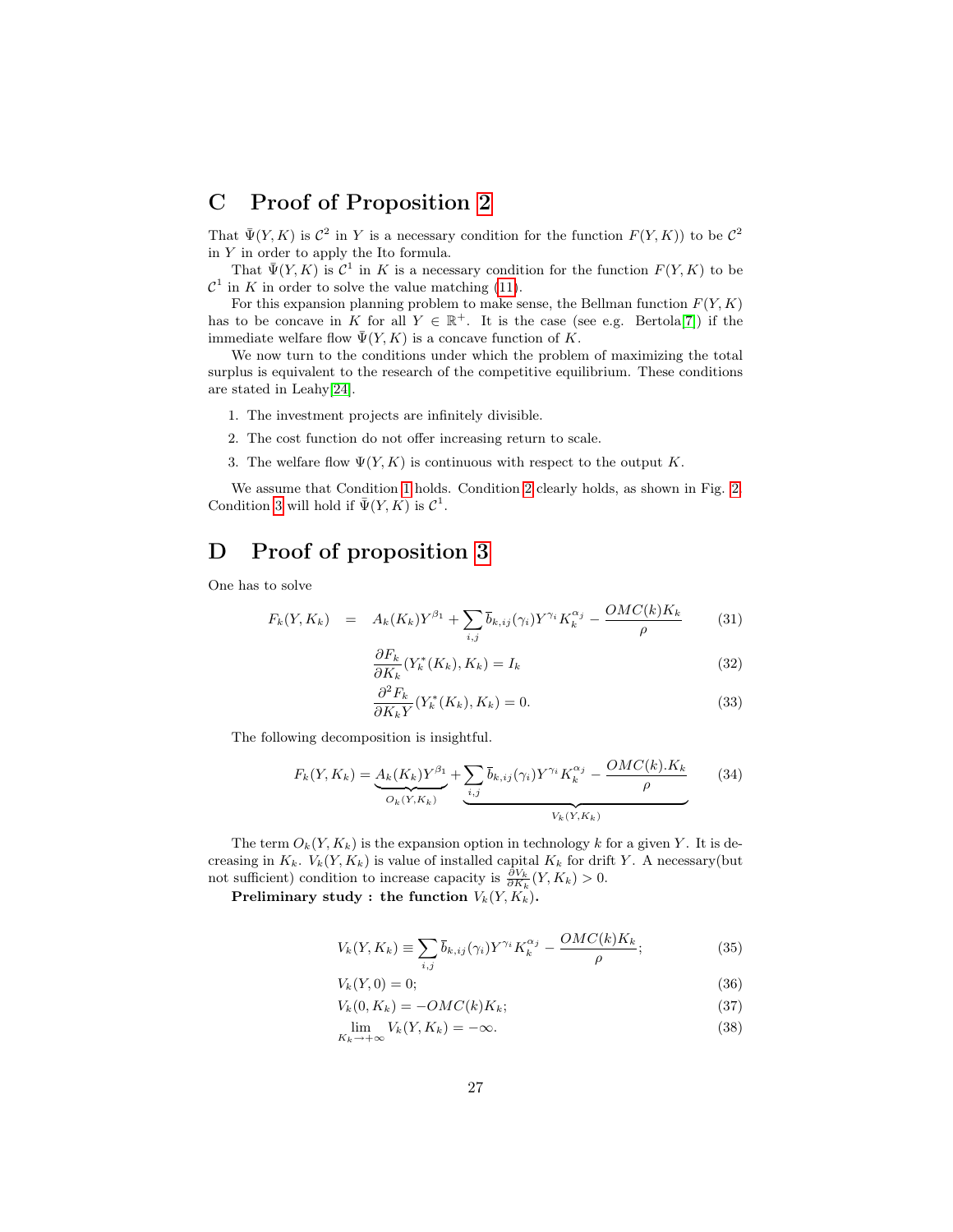We compute the partial derivatives of the function  $V_k$ .

<span id="page-29-0"></span>
$$
\frac{\partial V_k}{\partial K_k}(Y, K_k) = \sum_{i,j} \alpha_j \overline{b}_{k,ij}(\gamma_i) Y^{\gamma_i} K_k^{\alpha_j - 1} - \frac{OMC(k)}{\rho} \tag{39}
$$

$$
\frac{\partial^2 V_k}{\partial K_k^2}(Y, K_k) = \sum_{i,j} \underbrace{\alpha_j}_{>0} \underbrace{(\alpha_j - 1)}_{<0} \underbrace{\overline{b}_{k,ij}(\gamma_i)}_{>0} \underbrace{Y^{\gamma_i} K_k^{\alpha_j - 2}}_{>0} < 0 \tag{40}
$$

 $\rightarrow V_k(Y, K_k)$  is a concave function of  $K_k$ .

$$
\frac{\partial^2 V_k}{\partial K_k \partial Y}(Y, K_k) = \sum_{i,j} \underbrace{\alpha_j \gamma_i}_{>0} \underbrace{\overline{b}_{k,ij}(\gamma_i)}_{>0} \underbrace{Y^{\gamma_i - 1}}_{>0} \underbrace{K_k^{\alpha_j - 1}}_{>0, \searrow K_k} > 0
$$
\n
$$
\rightarrow \frac{\partial^2 V_k}{\partial K_k \partial Y} \text{ is positive and decreasing in } K_k.
$$
\n
$$
(42)
$$

One also compute

<span id="page-29-1"></span>
$$
\frac{\partial F_k}{\partial K_k}(Y, K_k) = A'_k(K_k)Y^{\beta_1} + \frac{\partial V_k}{\partial K_k}(Y, K_k)
$$
\n(43)

$$
\frac{\partial^2 F_k}{\partial K_k Y}(Y_k, K_k) = \beta_1 A'_k(K_k) Y^{\beta_1 - 1} + \frac{\partial^2 V_k}{\partial K_k \partial Y}(Y, K_k)
$$
(44)

Resolution of the free boundary problem and the trigger.

The smooth pasting [\(33\)](#page-28-5) gives (using [\(41\)](#page-29-0) and [\(44\)](#page-29-1) )

<span id="page-29-2"></span>
$$
A'_{k}(K_{k}) = \frac{-\sum_{i,j} \alpha_{j} \gamma_{i} \overline{b}_{k,ij}(\gamma_{i}) Y^{\gamma_{i}-1} K_{k}^{\alpha_{j}-1}}{\beta_{1} Y^{*(\beta_{1}-1)}} < 0
$$
\n(45)

As said earlier , the option value decreases along with  $K_k.$ 

The value matching [\(32\)](#page-28-5) gives (introducing [\(45\)](#page-29-2) and [\(39\)](#page-29-0) in [\(43\)](#page-29-1))

$$
\frac{-\sum_{i,j}\alpha_j\gamma_i\overline{b}_{k,ij}(\gamma_i)Y^{\gamma_i-1}K_k^{\alpha_j-1}}{\beta_1Y^{*(\beta_1-1)}}Y^{*\beta_1} + \sum_{i,j}\alpha_j\overline{b}_{k,ij}(\gamma_i)Y^{*\gamma_i}K_k^{\alpha_j-1} - \frac{OMC(k)}{\rho} = I_k
$$

we finally obtain the trigger :

$$
\sum_{i,j} \alpha_j \overline{b}_{k,ij}(\gamma_i) Y^{*\gamma_i} K_k^{\alpha_j - 1} \left( \frac{\beta_1 - \gamma_i}{\beta_1} \right) = I_k + \frac{OMC(k)}{\rho}.
$$
 (46)

The trigger is uniquely defined for each  $K_k$  and is increasing in  $K_k$ . One can define

$$
T(Y, K_k) \equiv \sum_{i,j} \underbrace{\alpha_j \overline{b}_{k,ij}(\gamma_i)}_{>0} \underbrace{Y^{*\gamma_i}}_{>0} \underbrace{K_k^{\alpha_j - 1}}_{>0, \searrow K_k} \underbrace{\left(\frac{\beta_1 - \gamma_i}{\beta_1}\right)}_{>0}
$$
(47)

so that the optimal investment level  $Y^*(K)$  is given by the zero of the function

$$
G(Y, K_k) \equiv I_k + \frac{OMC(k)}{\rho} - T(Y, K_k) \qquad \forall K_k.
$$
 (48)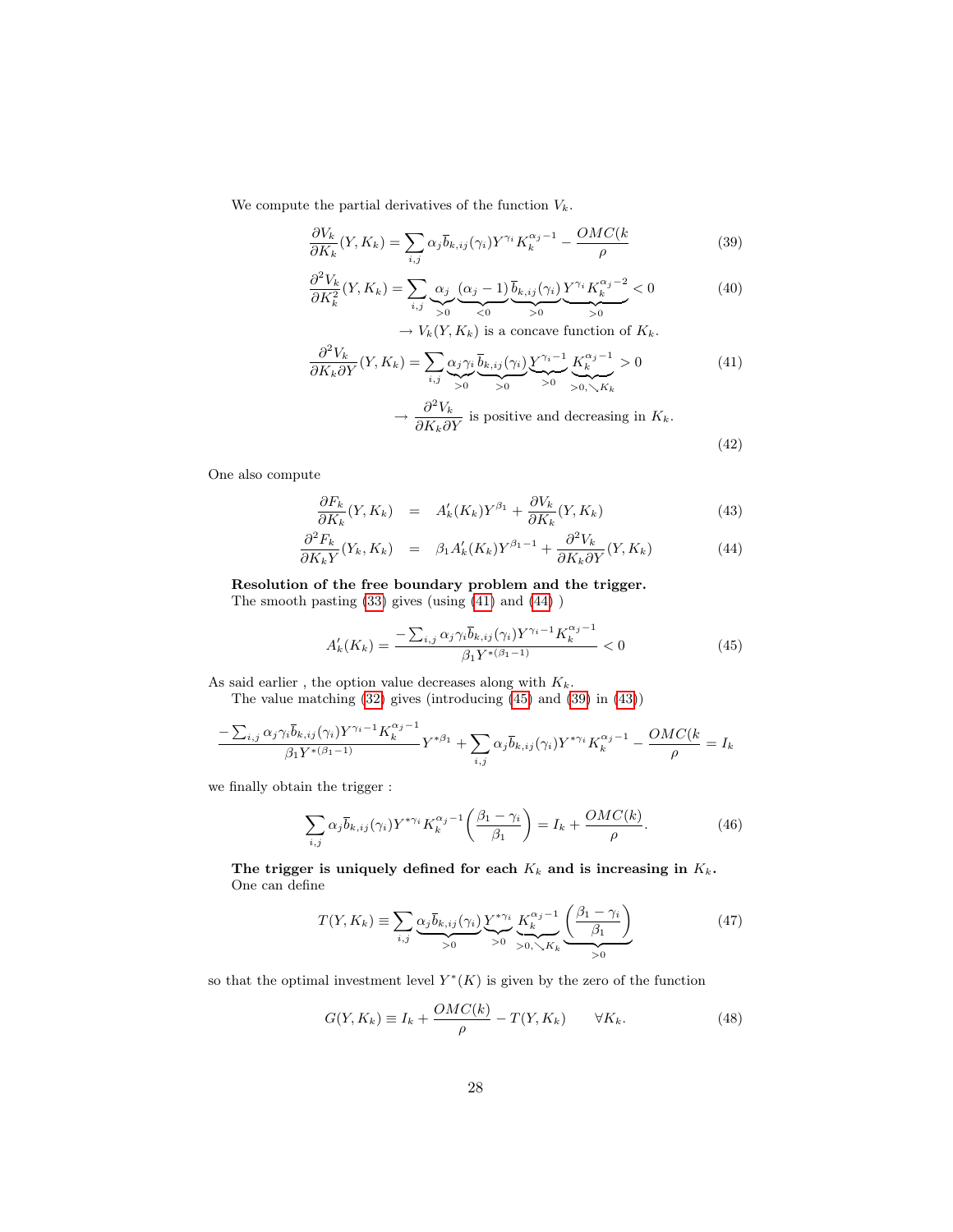We note that

$$
G(0, K) = I_k + \frac{OMC(k)}{\rho}; \qquad (49)
$$

$$
G(+\infty, K) \equiv \lim_{Y \to -\infty} G(Y, K) = -\infty; \tag{50}
$$

moreover  $G$  is strictly continue and decreasing in  $Y$  for all  $K$ . The Bolzano's theorem therefore ensures that  $G(., K)$  as only one zero for all K, noted  $Y^*(K)$ .

Moreover, as the function  $G(Y, K)$  is strictly increasing in  $K$ , so will be the trigger  $Y^*(K)$ .

## <span id="page-30-0"></span>E Proof of Proposition [4](#page-16-0)

One has to solve

<span id="page-30-1"></span>
$$
\mathcal{L}f_k(Y) - \rho f_k(Y) = 0 \qquad \forall Y \le Y_k^\star,
$$
\n(51)

and

$$
f(Y_k^{\star}) = m_k(Y_k^{\star}) - I_k
$$
\n
$$
\mathcal{L} = \mathcal{L} \tag{52}
$$

<span id="page-30-2"></span>
$$
\frac{\partial f}{\partial Y}(Y_k^{\star}) = \frac{\partial m_k}{\partial Y}(Y_k^{\star})
$$
\n(53)

$$
m_k(Y) = \mathbb{E}\bigg[\int_0^{+\infty} \frac{\partial \bar{\Psi}}{\partial K_k}(Y_s, K)e^{-\rho s}ds\bigg| Y_0 = Y\bigg].\tag{54}
$$

Our first step will be to compute  $m_k(Y)$ . Using  $\Psi(Y, K)$  given by equation [\(3\)](#page-14-2), one computes

$$
\frac{\partial \bar{\Psi}}{\partial K_k} (Y_s, K) = \sum_{\substack{i,j=1 \ i \neq k}}^{d(\gamma), d(\alpha)} \alpha_j b_{k,ij} Y_s^{\gamma_i} K_k^{\alpha_j - 1} + \sum_{\substack{d(\mathbb{K}) \ i \neq k}}^{d(\gamma), d(\gamma), d(\lambda), d(\lambda)} \lambda_l c_{k,ij} Y_s^{\gamma_i} K_l^{\lambda_j} K_k^{\lambda_l - 1} - OMC(k)
$$

but

$$
\mathbb{E}\Big[\int_0^{+\infty} \frac{\partial \bar{\Psi}}{\partial K_k}(Y_s, K)e^{-\rho s}ds\Big| Y_0 = Y\Big] = \int_0^{+\infty} \mathbb{E}\Big[\frac{\partial \bar{\Psi}}{\partial K_k}(Y_s, K)\Big| Y_0 = Y\Big]e^{-\rho s}ds
$$

so we just need to evaluate

$$
\mathbb{E}\Big[Y_s^{\gamma_i}|Y_0=Y\Big] = \mathbb{E}\Big[Y e^{\gamma_i(\mu-\frac{1}{2}\sigma^2)s+\gamma_i\sigma B_s(\omega)}\Big]
$$
  
\n
$$
= Y \mathbb{E}\Big[e^{(\mu\gamma_i-\frac{1}{2}\gamma_i^2\sigma^2)s+(\frac{1}{2}\gamma_i^2\sigma^2-\frac{1}{2}\gamma_i\sigma^2)s+\gamma_i\sigma B_s(\omega)}\Big]
$$
  
\n
$$
= Y e^{\frac{1}{2}\gamma_i\sigma^2(\gamma_i-1)s} e^{\gamma_i\mu s}.
$$

So

$$
\int_0^{+\infty} \mathbb{E}[Y_s^{\gamma_i} | Y_0 = Y] e^{-\rho s} ds = Y^{\gamma_i} \int_0^{+\infty} e^{-(\rho - \gamma_i \mu - \frac{1}{2} \gamma_i \sigma^2 (\gamma_i - 1))s} ds
$$